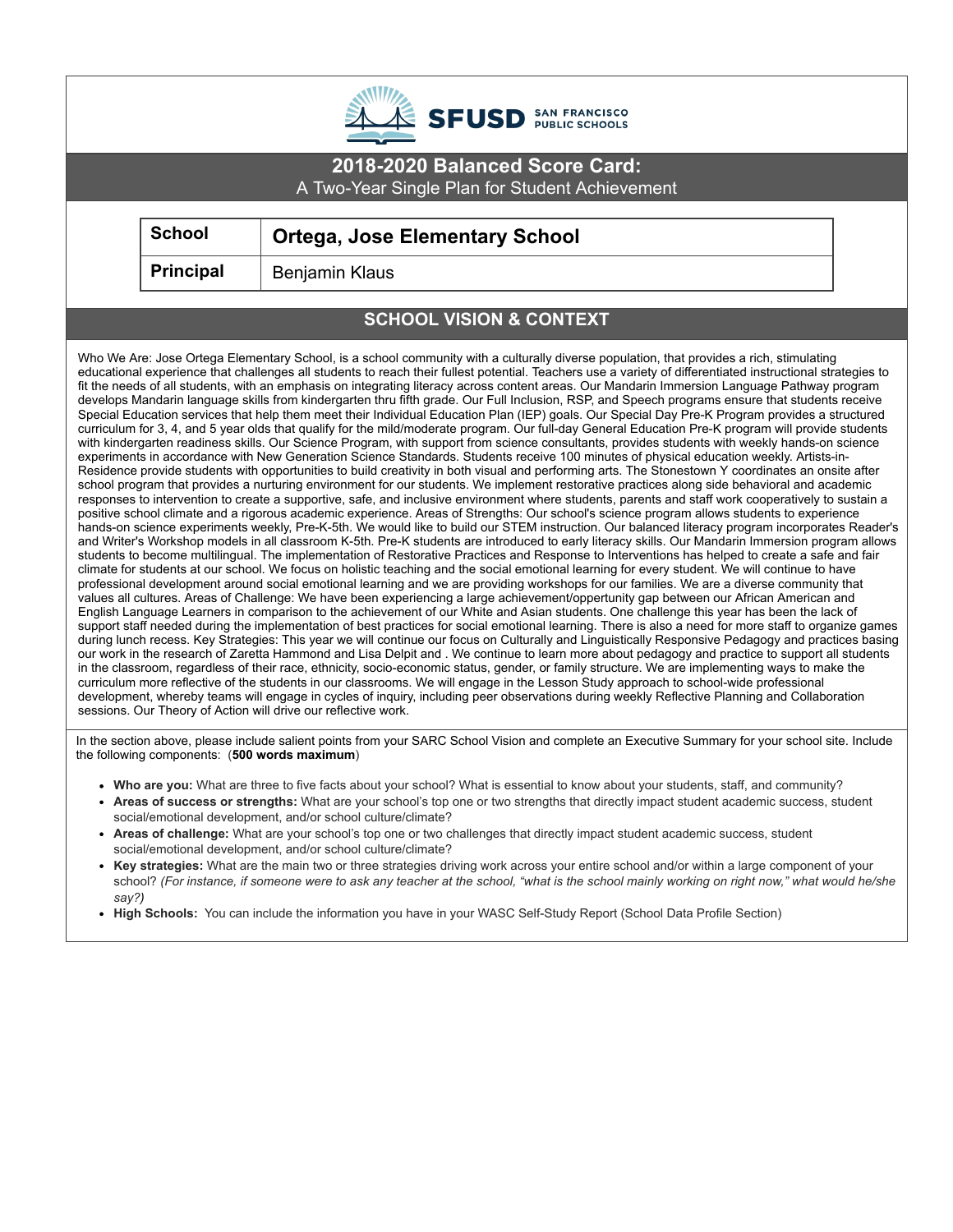# **SECTION I: Overview and Key Components**

### **Overview**

Vision 2025 stands as an important beacon for all schools in San Francisco Unified School District. It signals an audacious commitment to a uniquely 21st century graduate. The Graduate Profile from Vision 2025 is one embodiment of this commitment, and all schools are called on to consider their contributions to this vision. The Graduate Profile includes:

- *Content Knowledge*
- *Career and Life Skills*
- *Global, Local, and Digital Identity*
- *Leadership, Empathy, and Collaboration*
- *Creativity*
- *Sense of Purpose and Sense of Self*

The Balanced Score Card (BSC) for the 2018-2020 school years is intended to draw all schools into conversations about this vision. This document is designed to build on your plan from last year and makes changes where necessary.

*Transform Learning. Transform Lives* is SFUSD's newest strategic plan. It articulates a new round of efforts, drawn from the successes and learning of past plans, that advance our district and all its schools towards Vision 2025. This template is intended to support schools to use student outcome data more deeply; to reflect on successes and challenges in implementing SFUSD's key priorities from the **2018-2019** school year; and to build with increased specificity on each school's efforts to realize the goals and strategies outlined in the SFUSD 2016-18 Strategic Plan *Transform Learning, Transform Lives.*

The Balanced Score Card serves as the site's Single Plan for Student Achievement (SPSA) and as a platform for continuous improvement. The design is intended to integrate components of the Strategic Plan (specifically the "Strategies in Action: Schools"), the Local Control Accountability Plan (LCAP) and metrics and targets used as part of the School Quality Improvement Index (SQII).

### *Key Requirements*

In addition to its use as a strategic planning tool, the Balanced Score Card (BSC)/ Single Plan for Student Achievement (SPSA) and accompanying school planning process are designed to meet the requirements outlined in *California Education Code § 64001*as well as for the Local Control Accountability Plan (LCAP).

### **These requirements include:**

- School Site Councils must approve the BSC and categorical budget prior to SFUSD Board of Education approval. In order for this to be valid, the **School Site [Council](http://www.sfusdstateandfederal.org/school-site-council-ssc.html) must have parity**.
- Prior to voting on and approving the BSC and budgets, School Site Councils must receive and use feedback from English Learner Advisory Councils (ELACs).
- The BSC must align with the District's goals for improving student achievement and outcomes and articulate schools' indicators and assessments for evaluating progress toward these goals. School goals must be based upon an analysis of verifiable state data.
- The plan must be reviewed annually and updated by School Site Councils and approved by SFUSD's Board of Education whenever there are material changes that affect the academic program for students.
- Onsite reviews for compliance and/ or complaints will continue, and may require revision and resubmission of the school plan and appropriate expenditures, specifically as they involve categorical programs and services.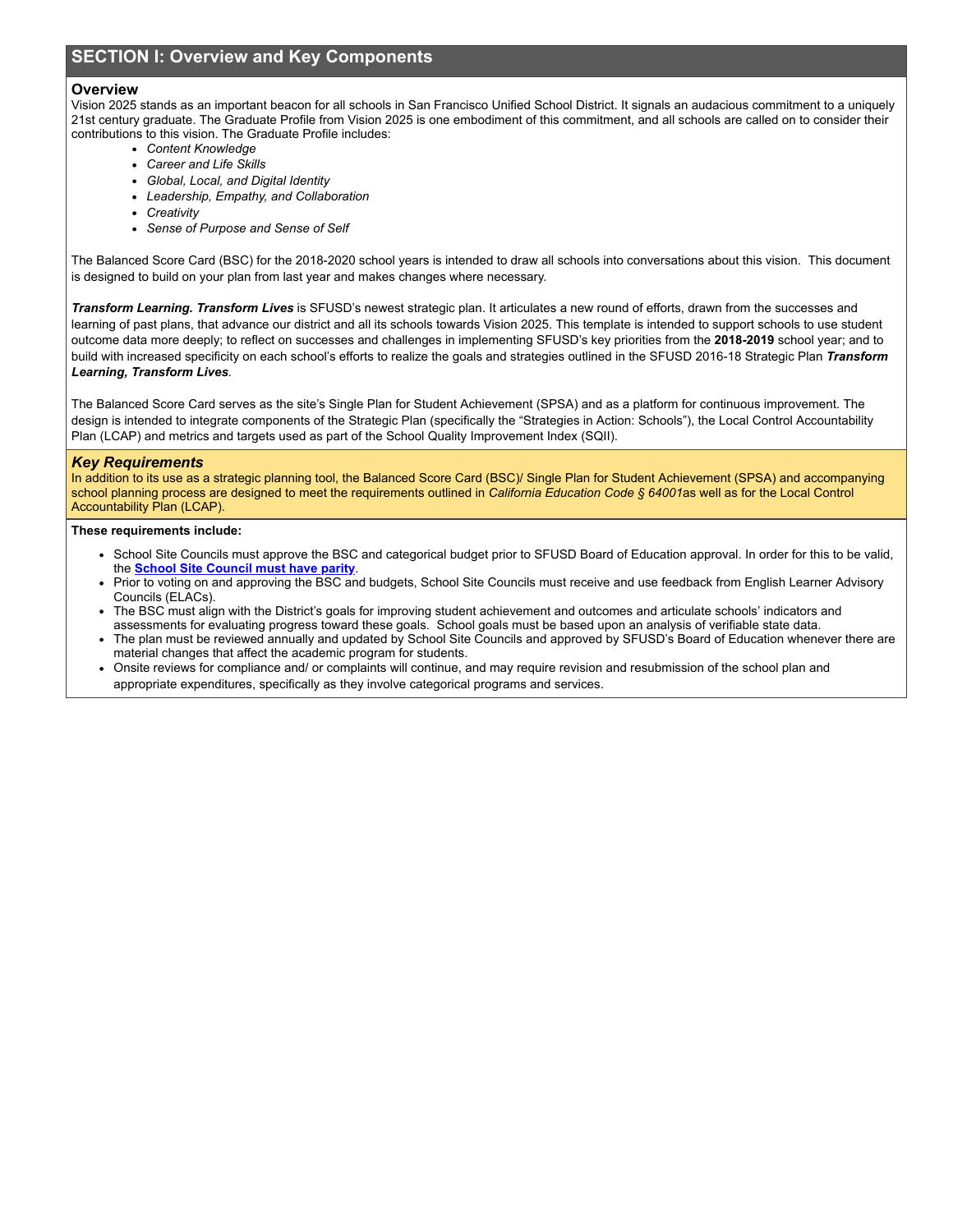# **SECTION II: School Data Profile**

Schools are called on to invest their time into the analysis of the data, reflection on current practice, targets, strategies and interventions.

Follow this (<https://district.sfusd.edu/dept/rpa/aao/DataDisk/default.aspx>) to your data. Inside your school **17-18 Results** folder look for the folder titled **"###\_Mid-Year\_Summary\_2017-18**". This folder includes the following reports:

| <b>Data Disk Report Title (Description)</b><br>district.sfusd.edu/dept/rpa/aao/DataDisk/                                                                     | <b>Contains data for the following</b><br><b>Strategies in Action</b>                                            | <b>Data in Report</b>                                                                                                                                                                                                                               |
|--------------------------------------------------------------------------------------------------------------------------------------------------------------|------------------------------------------------------------------------------------------------------------------|-----------------------------------------------------------------------------------------------------------------------------------------------------------------------------------------------------------------------------------------------------|
| Mid-Year Performance MetricsK-8 only (School-wide<br>and sub-group performance, separate SFUSD report<br>included for comparison to the district)            | Instructional Core: ELA, ELD and<br>Math                                                                         | 2017-18 Window 1 (Fall 2017) ELA and Math,<br>F&P English and Spanish, RI, Math Task and<br>Benchmark results compared to 2016-<br>17Window 1 (Fall 2016)                                                                                           |
| F&P Growth and RI Growth K-8 only<br>(Change in performance level for matched students,<br>separate SFUSD report included for comparison to the<br>district) | Instructional Core: ELA                                                                                          | Details percent of students changing<br>performance levels from Fall 2016 to Fall 2017<br>on the named measure                                                                                                                                      |
| Fall 2017 Acceleration K-8 only (for RI, Math<br>Benchmark and Math Task - School-wide and selected<br>sub-group performance)                                | Instructional Core: ELA, ELD and<br>Math                                                                         | Acceleration models estimate student<br>performance on each formative assessment.<br>The positive or negative difference in students'<br>actual performance from these predicted<br>performance is averaged for each group at the<br>school level.  |
| Chronic Absenteeism (School-wide and sub-group<br>performance, SFUSD data included for comparison)                                                           | Student-Centered Learning<br>Climate                                                                             | 2017-18 (Fall Semester 2017) ELA and Math,<br>F&P English and Spanish, RI, Math Task and<br>Benchmark results compared to 2016-17<br>Window 1 (Fall 2016)                                                                                           |
| <b>CA Dashboard Report</b><br>(New California Accountability System,<br>documentation/overview included)                                                     | Instructional Core: ELA, ELD and<br>Math<br>Student-Centered Learning<br>Climate<br>College and Career Readiness | The California School Dashboard<br>(http://www.caschooldashboard.org) is designed<br>to help communities across the state access<br>important information about K-12 schools and<br>districts.                                                      |
| Fall 2017 Grades Summary Gr 6-12<br>(School-wide and sub-group performance in Core<br>Content areas)                                                         | Instructional Core: ELA, Math,<br><b>Other Subject Areas</b><br>College and Career Readiness                     | Overall and sub-group grades - % A's and %<br>D&F's for English Language Arts, Math,<br>Science, Social Science and GPA Average                                                                                                                     |
| College Readiness: Class of 2016-17 NSC College<br>Data and Fall 2017 PSAT Grade 10                                                                          | College and Career Readiness                                                                                     | Most current data from National Student<br>Clearinghouse on college attendance for the<br>class of 2016-17 and before with selected sub-<br>group information and PSAT sub-group report<br>and district comparison for current grade 10<br>students |
| <b>Illuminate Report Lists for Fall and Spring</b>                                                                                                           | Instructional Core: ELA, ELD and<br>Math<br>Student-Centered Learning<br>Climate                                 | Direct links to summary and list reports at the<br>student level to take a deeper dive into your<br>results                                                                                                                                         |

**NOTES**:

All data is provided to you as an overall school average, as well as disaggregated by grade, ethnicity and program. This disaggregated data is what will guide you in identifying your Tier 1, Tier 2 and Focus groups.

Refer to **Illuminate Report List** to link to student level data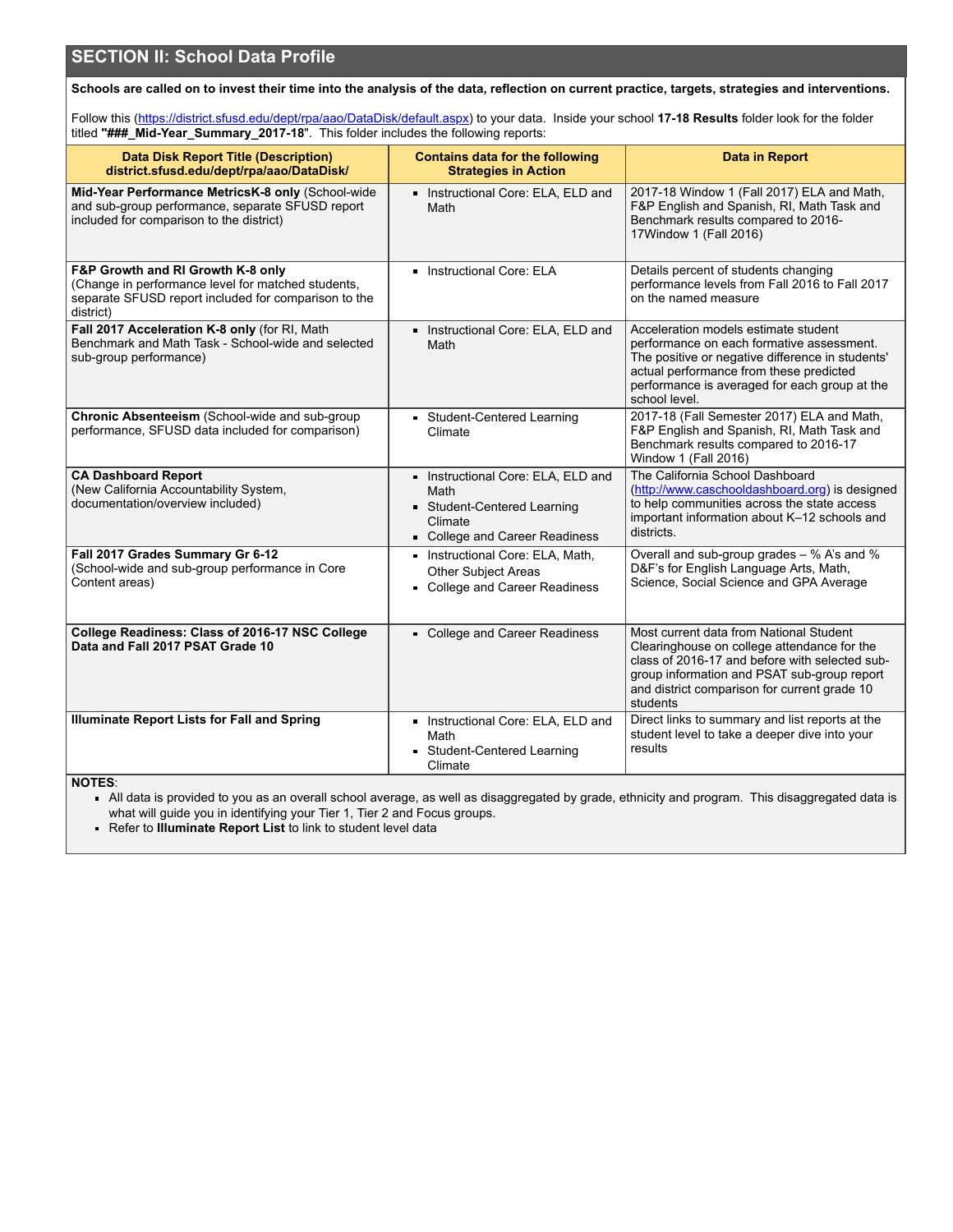# **SECTION III: School-Wide Analysis and Plan**

With the adoption of and transition to the Local Control Funding Formula, the State has also issued the Local Control Accountability Plan (LCAP) that outlines the state's priorities. These align well with SFUSD's articulated performance indicators and the work we've done with the more holistic measures and targets in the School Quality Improvement Index. As you use the data above and other sources accessible to you, please consider the following guiding questions:

- *What are the implications of the data, based on your analysis?*
- Beyond the quantitative data provided, have you considered anecdotal and internally developed measures to create a more robust *representation of your school's context?*
- *In each area, identify targets/outcomes that measure impact on student achievement.*
- What shifts, in strategy, actions or initiatives are necessary to meet those successful targets/outcomes for students?

As we move forward in our work, we will continue to work towards the enactment of Vision 2025, and the more specific strategies articulated in the 2016-2019 Strategic Plan *Transform Learning. Transform Lives*.

### **Strategies in Action: Classrooms**

### **School Plan**

### **Instructional Core / Engaging and Challenging Curriculum**

As a school community, please review "Strategies in Action: Classrooms" prior to completing this section. School teams will also find great value by visiting the websites for each subject area described in the section. Data needed to complete this section of the BSC is included in Section II above.

\*Focal Group: Site leaders identify a focal group who is not yet meeting high expectations on outcome measures (such as academic achievement, social-emotional learning, etc.). Site leadership teams set specific goals for a focal group and measure their progress toward these desired outcomes *on a daily, weekly and monthly basis.*

### **LANGUAGE ARTS CORE CURRICULUM IN ENGLISH AND OTHER TARGETED LANGUAGES**

*Define your Focal Group:* For your focal group, (African American, English Learners, Students with Special Needs, Foster Youth), based on the data, what specific goals and shifts will you set to ensure access to the core curriculum, academic success & social emotional well-being in both formative and summative assessment measures? You could have more than one.

### **Identify Focal Group(s):**

Our focal students will include our African American and English Learner student populations. It is with these two student groups that we see the largest achievement gap. Individual Learning Plans (ILP) with be created and regularly reflected upon for each of the students in these two subgroups who are not performing on grade level as per SBAC, Reading Inventory, F&P, or Math Milestone Tasks. Our SAP team, including social worker, RSPs, ARtIFs and administrator, will identify a case load to support regular reflection on student academic and social/emotional progress with classroom teacher. Teachers will design lessons and pedagogical approaches during their weekly Reflective Planning and Collaboration sessions to meet the needs of their focal students

*Academic Tier One* - Access to the core curriculum for all students: What will you do to ensure that all students have access to and success in the core academic program?

| <b>Analysis of Results Language</b><br><b>Arts-All Students</b><br>In a narrative, describe what your<br>analysis of the data says about your<br>school. Consider data points that are<br>internally developed and/or qualitative.<br>WASC Ch.2                                                | Based on the analysis of the<br>results, what are your<br>targets/performance goals?                                                                                                                                                                                                                     | What instructional practices are<br>required to ensure all student<br>reach mastery? | What instructional shifts will be<br>required to achieve these goals?<br>WASC Ch.5                                                                                                                                                                                                                                                                                                                                                                                                                                                                                                                                           |
|------------------------------------------------------------------------------------------------------------------------------------------------------------------------------------------------------------------------------------------------------------------------------------------------|----------------------------------------------------------------------------------------------------------------------------------------------------------------------------------------------------------------------------------------------------------------------------------------------------------|--------------------------------------------------------------------------------------|------------------------------------------------------------------------------------------------------------------------------------------------------------------------------------------------------------------------------------------------------------------------------------------------------------------------------------------------------------------------------------------------------------------------------------------------------------------------------------------------------------------------------------------------------------------------------------------------------------------------------|
| Our 3-5 grade students performed<br>61% proficient on the SBAC, a 0%<br>growth from the 17/18 school year.<br>69% of our 3-5 grade students<br>performed proficient or above on<br>the RI. 85% of our K-5 grade<br>students performed proficient or<br>advanced on F&P assessment<br>window #2 | Based on our 17/18 SBAC results.<br>our target goal is to have 68% of<br>our students reach proficiency on<br>the 18/19 SBAC. Our target goal<br>is for 70% of our 3-5 grade<br>students perform proficient or<br>above on the RI by June 2019 and<br>90% perform proficient on the F<br>and $P$ in K-5. |                                                                                      | All students reading below the<br>targeted level at their grade, will be<br>in a Guided Reading<br>Group/conferences/strategy groups<br>at least 2X per week. Students will<br>develop their agency during reading<br>and writing workshop independent<br>time through structured learning<br>partnerships, group activities and<br>games to build cognitive routines for<br>sustained and enhanced learning<br>opportunities. Access to content will<br>be available through anchor charts,<br>visual representations and posted<br>learning objectives. Images and<br>sentence frames will accommodate<br>our EL students. |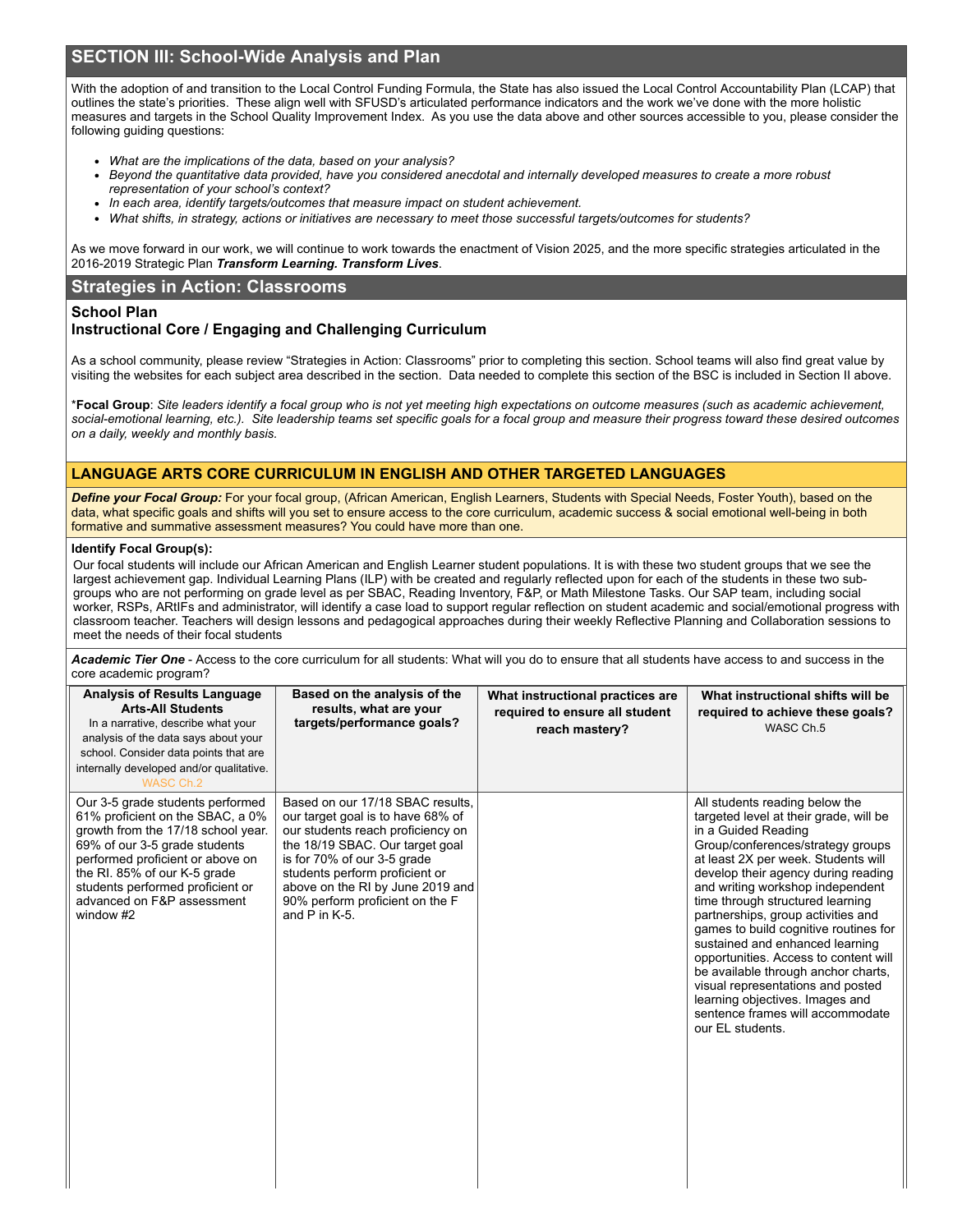| All Classrooms will provide multiple<br>opportunities for students to<br>engage in rich conversational<br>discourse to support critical and<br>creative thinking. Students will have<br>access to many fiction and<br>nonfiction books at their level,<br>through leveled classroom libraries<br>and the resource library. Culturally<br>responsive pedagogy and practices<br>when teaching ELA. Reader's<br>Workshop: mini lesson,<br>independent practice, conferring<br>with students, reading notebooks,<br>partner and group work. Writer's<br>Workshop: mini lessons,<br>independent practice with choice of<br>topic, assessment rubric,<br>conferring, self editing, writing<br>notebooks, editing and reflecting,<br>publishing. Word Study/ Chinese<br>character study: systematic and<br>consistent, NUA strategies, whole<br>class and small group instruction,<br>vocabulary (character stroke order)<br>instruction, in word roots, affixes,<br>and targeted phonics instruction.<br>Interactive Read Alouds: Culturally<br>and linguistically responsive books.<br>Shared Reading with complex texts<br>Shared Writing Interactive reading<br>and writing Close reading: multiple<br>reads of a text to with with a<br>purpose and closely analyze text. |  |
|-------------------------------------------------------------------------------------------------------------------------------------------------------------------------------------------------------------------------------------------------------------------------------------------------------------------------------------------------------------------------------------------------------------------------------------------------------------------------------------------------------------------------------------------------------------------------------------------------------------------------------------------------------------------------------------------------------------------------------------------------------------------------------------------------------------------------------------------------------------------------------------------------------------------------------------------------------------------------------------------------------------------------------------------------------------------------------------------------------------------------------------------------------------------------------------------------------------------------------------------------------------------------|--|
|-------------------------------------------------------------------------------------------------------------------------------------------------------------------------------------------------------------------------------------------------------------------------------------------------------------------------------------------------------------------------------------------------------------------------------------------------------------------------------------------------------------------------------------------------------------------------------------------------------------------------------------------------------------------------------------------------------------------------------------------------------------------------------------------------------------------------------------------------------------------------------------------------------------------------------------------------------------------------------------------------------------------------------------------------------------------------------------------------------------------------------------------------------------------------------------------------------------------------------------------------------------------------|--|

*Academic Tier Two* - What intervention strategies will you use to serve students who need additional support to be successful in the core Language Arts program? If you have a centrally allocated Academic RtI Facilitator, please articulate how that staff will be utilized in pursuit of those goals?

| Analysis of Results for Language Arts-<br>Intervention                                                                                                                                                                                                                                                                                                                                                                                                                                                                                                                                                                                                                                                                                                                                                                                                                                                                                                                                                                                                                                                                                                                       | Based on the analysis of the results, what are<br>your targets/performance goals?                                                                                                                                                                                                                                                                                                                                                                                                                                                                                                                                                                                                                                                                                                                                                                                                                                                                                       | What instructional shifts will be required<br>specifically for your focal students to<br>achieve these goals?                                                                                                                                                                                                                                                                                                                                                                                                                                                                                                                                                                                                                                                                                                                                                                                                                                |
|------------------------------------------------------------------------------------------------------------------------------------------------------------------------------------------------------------------------------------------------------------------------------------------------------------------------------------------------------------------------------------------------------------------------------------------------------------------------------------------------------------------------------------------------------------------------------------------------------------------------------------------------------------------------------------------------------------------------------------------------------------------------------------------------------------------------------------------------------------------------------------------------------------------------------------------------------------------------------------------------------------------------------------------------------------------------------------------------------------------------------------------------------------------------------|-------------------------------------------------------------------------------------------------------------------------------------------------------------------------------------------------------------------------------------------------------------------------------------------------------------------------------------------------------------------------------------------------------------------------------------------------------------------------------------------------------------------------------------------------------------------------------------------------------------------------------------------------------------------------------------------------------------------------------------------------------------------------------------------------------------------------------------------------------------------------------------------------------------------------------------------------------------------------|----------------------------------------------------------------------------------------------------------------------------------------------------------------------------------------------------------------------------------------------------------------------------------------------------------------------------------------------------------------------------------------------------------------------------------------------------------------------------------------------------------------------------------------------------------------------------------------------------------------------------------------------------------------------------------------------------------------------------------------------------------------------------------------------------------------------------------------------------------------------------------------------------------------------------------------------|
| Teachers will continue to use Readers and<br>Writers Workshop to deliver quality Language<br>Arts lessons to all students. Our Tier II<br>Interventions will come during workshop<br>independent time where teachers can pull<br>guiding groups, strategy groups and hold<br>regular conferences. Teachers have<br>developed Individual Learning Plans (ILPs) for<br>all of their African American students. This is a<br>means to identify specific areas for growth and<br>name specific measurable goals to increase<br>proficiency. The SAP Team process, SSTs,<br>and Academic Response to Intervention<br>teacher will support the ILPs and the SST<br>notes by building in consistent opportunities to<br>collaborate around student progress. 13% of<br>African Americans performed proficient on the<br>17/18 SBAC ELA. 31% of English Learners<br>performed proficient on the SBAC ELA. 82%<br>of African Americans performed proficient on<br>the F&P, 59% of English Learners performed<br>proficient on the F&P. 50% of African<br>Americans performed proficient or above on<br>the RI and 20% of English Learners performed<br>proficient or above on the RI. | Our goals for the students receiving Tier II<br>intervention for Language Arts will be to monitor<br>their performance on the RI and F&P assessment<br>for Window 1 and Window 2 to ensure reading<br>growth. We'd like to see 50% of our Tier II<br>students in 3rd-5th meeting/exceeding benchmark<br>by the 2018-2019 SBAC. Additionally, we will<br>strive for 60% of our K-2nd Tier II student<br>meeting/exceeding benchmark with Fountas &<br>Pinnell by Cycle 3 of the 2018-2019 school year.<br>Based on our 2017/18 SBAC results, our target<br>goal is to have 40% of our African American<br>students and 40% of our English Learners reach<br>proficiency on the 2018/19 SBAC. Our target goal<br>for F&P is 80% of our African American students<br>and 80% of our English Learners will read at<br>proficiency or above. For RI, our target goal is<br>60% of our African Americans and 40% of our<br>English Learners will perform proficient or above. | Individual Learning Plans will drive the support<br>for identifying goals for student improvement.<br>The ARtIFs, SW, IRF and Principal will case<br>manage these ILPs and provide support as<br>needed through the SAP and SST process.<br>Teachers will engage in cycles of inquiry<br>around problems of practice that support<br>students to develop as agents of their learning.<br>Teachers will structure and build cognitive<br>routines for students to regularly process their<br>learning as a means to develop rich patterns of<br>higher order thinking. *Non EL students receive<br>targeted instruction during designated ELD<br>time. *Interventions occur with more frequency<br>within the classroom independent time. *After<br>school tutoring *Students will also be referred<br>to work with the ARTIFs *IRF will frequently pull<br>data to use for monitoring focal student<br>progress SST Individual Learning Plan |

# **MATHEMATICS CORE CURRICULUM**

*Define your Focal Group:* For your focal group, (African American, English Learners, Students with Special Needs, Foster Youth), based on the data, what specific goals and shifts will you set to ensure access to the core curriculum, academic success & social emotional well-being in both formative and summative assessment measures? You could have more than one.

**Identify Focal Group(s):**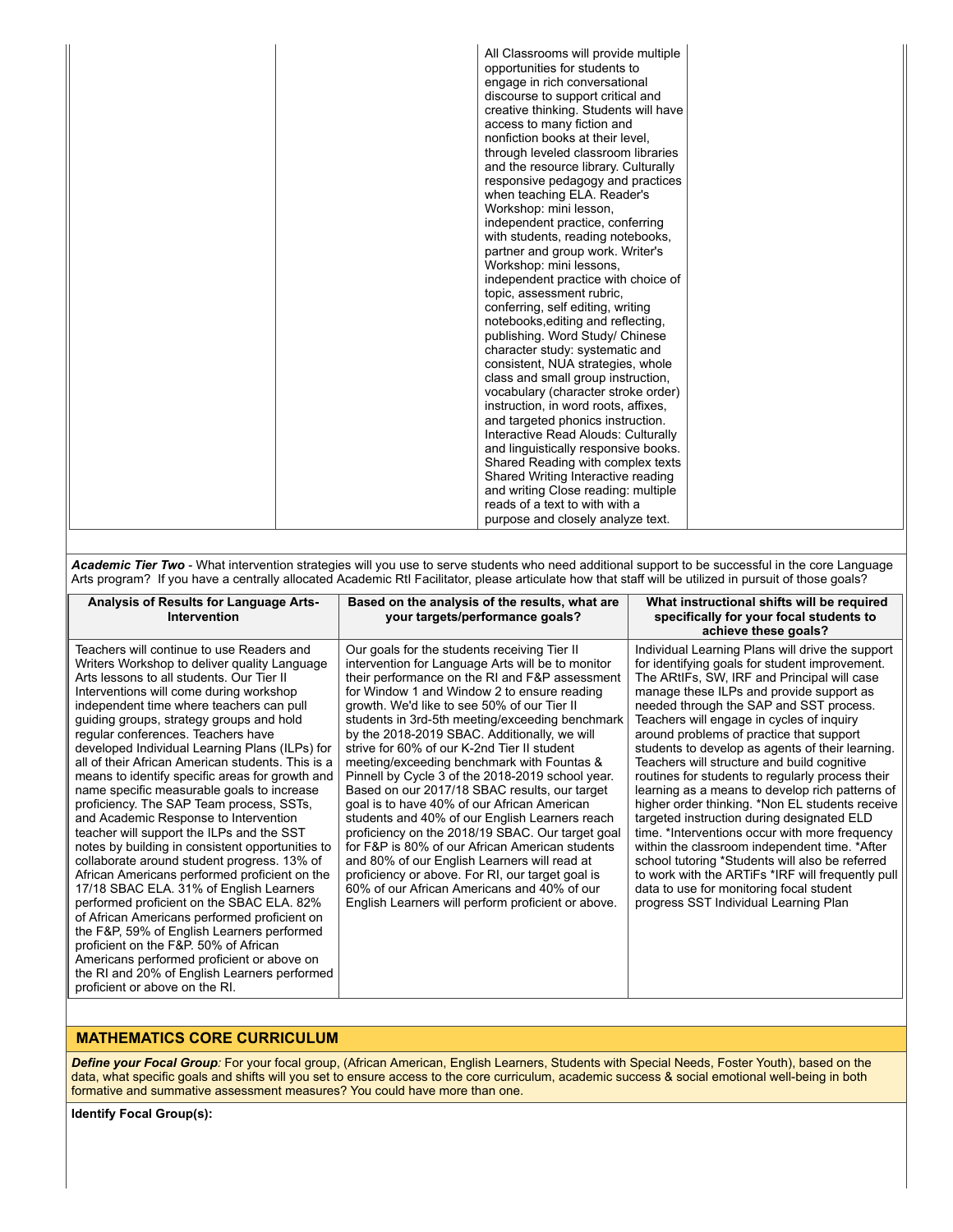Our focal students will include our African American and English Learner student populations. It is with these two student groups that we see the largest achievement gap. Individual Learning Plans (ILP) with be created and regularly reflected upon for each of the students in these two subgroups who are not performing on grade level as per SBAC, Reading Inventory, F&P, or math IAB. Our SAP team, including social worker, RSPs, ARtIFs and administrator, will identify a case load to support regular reflection on student academic and social/emotional progress with classroom teacher.

|                        | Academic Tier One-Access to the core curriculum for all students: What will you do to ensure that all students have access to and success in the |
|------------------------|--------------------------------------------------------------------------------------------------------------------------------------------------|
| core academic program? |                                                                                                                                                  |

| <b>Analysis of Results</b><br><b>Mathematics-All Students</b><br>In a narrative, describe what your<br>analysis of the data says about your<br>school. Consider data points that are<br>internally developed and/or qualitative.<br>WASC Ch.2   | Based on the analysis of the<br>results, what are your<br>targets/performance goals?                                                                                                             | What instructional practices<br>are required to ensure all<br>students reach mastery?                                                                                                                                                                                                                                                                                                                                                                                                                                                                                                                                                                                                                                                        | What instructional shifts and<br>supports will be required<br>specifically for your focal students<br>to achieve these goals?<br>WASC Ch.5                                                                                                                                                                                                                                                                                                                                                                                                                                  |
|-------------------------------------------------------------------------------------------------------------------------------------------------------------------------------------------------------------------------------------------------|--------------------------------------------------------------------------------------------------------------------------------------------------------------------------------------------------|----------------------------------------------------------------------------------------------------------------------------------------------------------------------------------------------------------------------------------------------------------------------------------------------------------------------------------------------------------------------------------------------------------------------------------------------------------------------------------------------------------------------------------------------------------------------------------------------------------------------------------------------------------------------------------------------------------------------------------------------|-----------------------------------------------------------------------------------------------------------------------------------------------------------------------------------------------------------------------------------------------------------------------------------------------------------------------------------------------------------------------------------------------------------------------------------------------------------------------------------------------------------------------------------------------------------------------------|
| 67% of our 3-5 grade students<br>performed proficient on the SBAC.<br>This is an increase of 6% from the<br>2017/2018 SBAC. 81% of our K-5<br>grade students performed<br>proficient or advanced on the Math<br>Performance Task for window #2. | Based on our 2017/18 SBAC<br>results, our target goal is to have<br>73% of our students reach<br>proficiency on the 2018/19 SBAC.<br>90% perform proficient on the Math<br>Performance Task K-5. | The following Tier 1 strategies are<br>implemented to ensure that all<br>students reach mastery in math:<br>Ongoing grade level planning<br>meetings and professional<br>development using the following:<br>Everyday Counts Calendar Math<br>SFUSD Math Common Core<br>Professional Development<br><b>SFUSD Math Curriculum Units</b><br>Math Practices and Principles<br>*Strategies from the SFUSD math<br>departments toolkit *Culturally<br>responsive pedagogy and<br>practices when teaching math.<br>*math talks *3 read protocols<br>*math notebooks *partner work<br>*math review centers *multi-<br>sensory activities *showing<br>thinking in multiple ways. *SFUSD<br>provided materials *access to<br>online math applications | All students performing below the<br>targeted level at their grade, will<br>engage in regular conferences and<br>strategy groups at least 2X per<br>week. Students will develop their<br>agency during math workshop<br>independent time through structured<br>learning partnerships, group<br>activities and games to build<br>cognitive routines for sustained<br>learning. Access to content will be<br>available through anchor charts,<br>visual representations and posted<br>learning objectives. Images and<br>sentence frames will accommodate<br>our EL students. |

*Academic Tier Two*-What intervention strategies will you use to serve students who need additional support to be successful in the core academic program? If you have a centrally allocated Academic RtI Facilitator, please articulate how that staff will be utilized in pursuit of those goals?

| <b>Analysis of Results for Mathematics-</b>                                                                                                                                                                                                                                                                                                                                                                                                                                                                                                                                                                                                                                                                                                                                                                                                                                                                                                                                                                                                                                                                                                                                                                                      | Based on the analysis of the results, what                                                                                                                                                                                                                                                                                          | What interventions are required to ensure all                                                                                                                                                                                                                                                                                                                                                                                                                                                                                                                                                                                                                                                                                                                      |
|----------------------------------------------------------------------------------------------------------------------------------------------------------------------------------------------------------------------------------------------------------------------------------------------------------------------------------------------------------------------------------------------------------------------------------------------------------------------------------------------------------------------------------------------------------------------------------------------------------------------------------------------------------------------------------------------------------------------------------------------------------------------------------------------------------------------------------------------------------------------------------------------------------------------------------------------------------------------------------------------------------------------------------------------------------------------------------------------------------------------------------------------------------------------------------------------------------------------------------|-------------------------------------------------------------------------------------------------------------------------------------------------------------------------------------------------------------------------------------------------------------------------------------------------------------------------------------|--------------------------------------------------------------------------------------------------------------------------------------------------------------------------------------------------------------------------------------------------------------------------------------------------------------------------------------------------------------------------------------------------------------------------------------------------------------------------------------------------------------------------------------------------------------------------------------------------------------------------------------------------------------------------------------------------------------------------------------------------------------------|
| Intervention                                                                                                                                                                                                                                                                                                                                                                                                                                                                                                                                                                                                                                                                                                                                                                                                                                                                                                                                                                                                                                                                                                                                                                                                                     | are your targets/performance goals?                                                                                                                                                                                                                                                                                                 | students reach mastery?                                                                                                                                                                                                                                                                                                                                                                                                                                                                                                                                                                                                                                                                                                                                            |
| Teachers will continue to use SFUSD Core<br>Curriculum to deliver quality math lessons to<br>all students. Our Tier II Interventions will<br>come during workshop independent time<br>where teachers can pull guiding groups,<br>strategy groups and hold regular<br>conferences. Teachers have developed<br>Individual Learning Plans (ILPs) for all of their<br>African American students. This is a means<br>to identify specific areas for growth and name<br>specific measurable goals to increase<br>proficiency. The SAP Team process, SSTs,<br>and Academic Response to Intervention<br>teacher will support the ILPs and the SST<br>notes by building in consistent opportunities<br>to collaborate around student progress in<br>math. 17% of African Americans performed<br>proficient on the 17/18 SBAC Math. This is an<br>increase of 6% from the 2016/2017 SBAC<br>results. 56% of English Learners performed<br>proficient on the SBAC Math and this is an<br>increase of 7% from the 2016/17 SBAC, 38%<br>of African Americans performed proficient or<br>above on the Math Performance Task window<br>2 and 75% of English Learners performed<br>proficient or above on the Math Performance<br>Task window 2. | Based on our 2017 SBAC results, our target<br>goal is to have 40% of our African American<br>students and 65% of our English Learners<br>reach proficiency on the 2017 SBAC. For Math<br>Performance Task, our target goal is 600% of<br>our African Americans and 80% of our English<br>Learners will perform proficient or above. | Individual Learning Plans will drive the support for<br>identifying goals for student improvement. The<br>ARtIFs, SW and Principal will case manage these<br>ILPs and provide support as needed through the<br>SAP and SST process. Teachers will engage in<br>cycles of inquiry around problems of practice that<br>support students developing as agents of their<br>learning. Teachers will structure and build cognitive<br>routines for students to regularly process their<br>learning as a means to develop rich patterns of<br>higher order thinking. Interventions occur with more<br>frequency within the classroom independent time.<br>After school tutoring Students will also be referred<br>to work with the ARTIFs SST Individual Learning<br>Plan |

# **SCIENCE CORE CURRICULUM**

Access to the core curriculum for all students: Starting in the fall of 2018, all students should be learning the new Next Generation Science Standards through the implementation of the SFUSD Science Core Curriculum. What will you do to ensure that all students have access to and success in the core academic program? (Integrated ELD is embedded in core content instruction.)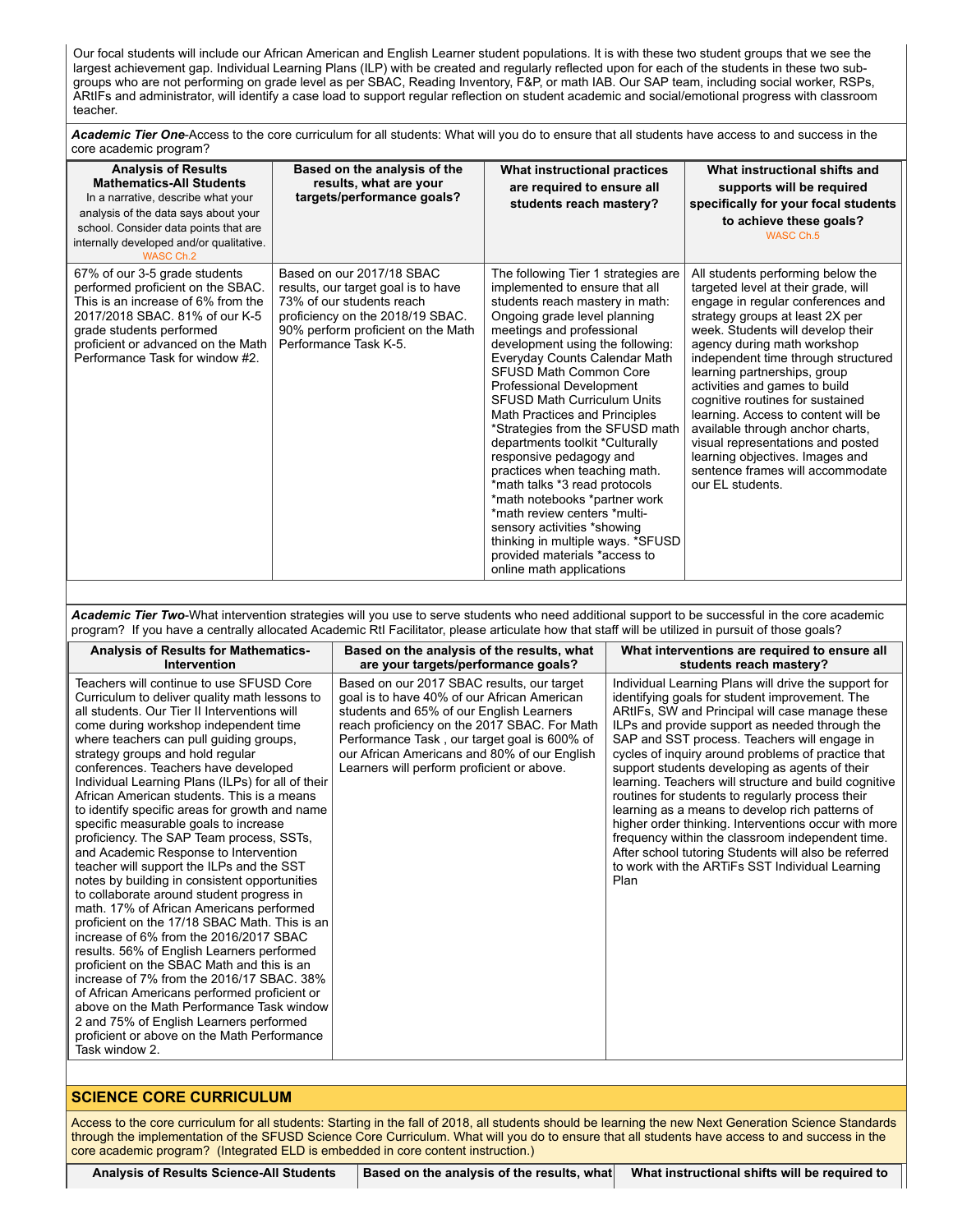| In a narrative, describe how students are currently being<br>provided access to science instruction. For elementary<br>and middle school, how often are students receiving<br>science hands-on instruction? For high school, how<br>many students are successfully completing their science<br>graduation requirements by the end of their sophomore<br>year? Which students are continuing on to take 3 or 4<br>years of science? Consider data points that are<br>internally developed and/or qualitative. How will you<br>ensure that all students have access to the science<br>learning described by the SFUSD Science Core<br>Curriculum?<br>WASC Ch.5 | are your targets/performance goals?                                                                                                 | achieve these goals? How much time will you<br>provide at your school site for teachers to<br>work collaboratively on the implementation of<br>the science curriculum?<br>WASC Ch.5                                                                                                                                                                                                      |
|--------------------------------------------------------------------------------------------------------------------------------------------------------------------------------------------------------------------------------------------------------------------------------------------------------------------------------------------------------------------------------------------------------------------------------------------------------------------------------------------------------------------------------------------------------------------------------------------------------------------------------------------------------------|-------------------------------------------------------------------------------------------------------------------------------------|------------------------------------------------------------------------------------------------------------------------------------------------------------------------------------------------------------------------------------------------------------------------------------------------------------------------------------------------------------------------------------------|
| Ortega's PTA funds 2 science consultants to<br>ensure that science education in being taught on a<br>regular and consistent basis. Our 3-5 grade<br>classes utilize science notebooks. Due to the<br>rigorous demands of the Amplify curriculum, we<br>will continue to fund our 2 science consultants as<br>we roll out a second unit of Amplify during the<br>2019/2020 school year                                                                                                                                                                                                                                                                        | This year we will take the 5th grade CAST.<br>We will also be implementing Amplify K-5<br>for the Physical and Earth Science Units. | We will coordinate with the science department to<br>organize for PD for our teachers to understand<br>the NGSS and Amplify curriculum. We will also<br>offer a full day of science unit planning prior to the<br>beginning of the 2019/2020 school year. We will<br>continue to fund our science consultants to<br>support our classroom teachers in implementing<br>science education. |

# **ENGLISH LANGUAGE DEVELOPMENT (ELD):** *Designated & Integrated*

To ensure that all English Learners (ELs) have access to, can engage with, and achieve in grade-level academic content, schools will implement comprehensive Designated and Integrated English Language Development (ELD) instruction based on the California ELD Standards. Designated ELD is instruction for a minimum of 30 minutes daily, tailored to the proficiency level of English Learners. The goal is to provide students with the supports necessary within an English Learner learning environment in order to increase the access to grade-level content. Integrated ELD is embedded within core content instruction (e.g. English Language Arts, Mathematics, Science, Physical Education, etc.) across the instructional day using a variety of strategies to enable ELs to comprehend, use and learn grade-level content as a means toward accelerated language learning.

Reflecting on your school's data, including English Language Proficiency Assessments for California (ELPAC), formerly CELDT, what will you do to ensure that all students have access to and success in English Language Development (ELD) and become Reclassified Fluent English Proficient (RFEP).

| Analysis of results (including ELPAC (formerly<br>CELDT), F&P/RI and SBAC) for all ELs (By<br>Typology: Newcomer, Developing, LTELs,<br>recently reclassified)<br>In a narrative, describe what your analysis of the data<br>says about your school. Consider data points that are<br>internally developed and/or qualitative. How will you<br>ensure that all English Learners (ELs) have access to,<br>can engage with, and achieve in grade-level academic<br>content within Designated and Integrated English<br>Language Development (ELD)?<br>WASC Ch.2 | Based on the analysis of the results, what<br>are your targets/performance goals?                                                                                                                                                                                                                                                                        | What instructional practices, strategies &<br>scaffolds will be provided for your ELs to<br>attain mastery?<br>WASC Ch.5                                                                                                                                                                                                                                                                          |
|---------------------------------------------------------------------------------------------------------------------------------------------------------------------------------------------------------------------------------------------------------------------------------------------------------------------------------------------------------------------------------------------------------------------------------------------------------------------------------------------------------------------------------------------------------------|----------------------------------------------------------------------------------------------------------------------------------------------------------------------------------------------------------------------------------------------------------------------------------------------------------------------------------------------------------|---------------------------------------------------------------------------------------------------------------------------------------------------------------------------------------------------------------------------------------------------------------------------------------------------------------------------------------------------------------------------------------------------|
| 31% of English Learners performed proficient on<br>the SBAC ELA. 59% of English Learners<br>performed proficient on the F&P. 20% of English<br>Learners performed proficient or above on the RI.<br>56% of English Learners performed proficient on<br>the SBAC Math. 75% of English Learners<br>performed proficient or above on the Math<br>Performance Task window 2.                                                                                                                                                                                      | Our target goals include closing the<br>achievement gap by 10% for each of our<br>demographic subgroups. There is a need to<br>focus on improving overall math performance<br>for demographic subgroups.                                                                                                                                                 | We will continue to resource .5 FTE ARtIF to<br>directly support our ELLs. The above Tier1<br>strategies and additional Tier 2 strategies:<br>Short-term targeted instruction via small<br>groups through re-engagement lessons,<br>individual extensions, and math games. Use<br>visual and digital resources to reinforce math<br>concepts small group tutoring SST Individual<br>Learning Plan |
|                                                                                                                                                                                                                                                                                                                                                                                                                                                                                                                                                               |                                                                                                                                                                                                                                                                                                                                                          |                                                                                                                                                                                                                                                                                                                                                                                                   |
| <b>HEALTH EDUCATION CORE CURRICULUM</b>                                                                                                                                                                                                                                                                                                                                                                                                                                                                                                                       |                                                                                                                                                                                                                                                                                                                                                          |                                                                                                                                                                                                                                                                                                                                                                                                   |
| Analysis of results: Can include Social Emotional<br>Learning/Culture Climate survey results,<br><b>BMI/Fitnessgram, Coordinated Program</b><br>Monitoring Tool (CPM), Youth Risk Behavior<br>Survey (YRBS) trends, qualitative data<br>In a narrative, describe what your analysis of the data says<br>about your school.                                                                                                                                                                                                                                    | Based on analysis, describe site's goals<br>for a balanced, comprehensive health<br>education program.<br>What systems are in place to ensure that all<br>students systematically receive the required Health<br>Education lessons each year?                                                                                                            | What shifts will be required to achieve<br>these school-wide goals? What resources<br>or support will be required to achieve<br>these goals?                                                                                                                                                                                                                                                      |
| Survey results continue to show that our students<br>and families feel emotionally supported at Ortega,<br>however, anecdotal data from teachers and staff<br>show a need for more support nurturing healthy<br>relationships during recess.                                                                                                                                                                                                                                                                                                                  | We will continue funding .5 of our Social<br>Worker so that she is on-site full time. She<br>supports full implementation of the 2nd Step<br>Curriculum, Wellness Policy, Dynamic<br>Mindfulness and Restorative Practices, along<br>with small group intervention. We will also<br>continue to fund YMCA for healthy activities<br>during lunch recess. | Addressing conflicts and implementation of<br>Restorative Practices is most challenging<br>during recess.                                                                                                                                                                                                                                                                                         |
|                                                                                                                                                                                                                                                                                                                                                                                                                                                                                                                                                               |                                                                                                                                                                                                                                                                                                                                                          |                                                                                                                                                                                                                                                                                                                                                                                                   |
| <b>VISUAL AND PERFORMING ARTS</b>                                                                                                                                                                                                                                                                                                                                                                                                                                                                                                                             |                                                                                                                                                                                                                                                                                                                                                          |                                                                                                                                                                                                                                                                                                                                                                                                   |
| Narrative describing site's vision for a<br>balanced, comprehensive arts program.                                                                                                                                                                                                                                                                                                                                                                                                                                                                             | What are your targets/ goals? (Elementary,<br>Middle, High)                                                                                                                                                                                                                                                                                              | What shifts will be required to achieve these<br>goals? What resources or support will be<br>required to achieve these goals?                                                                                                                                                                                                                                                                     |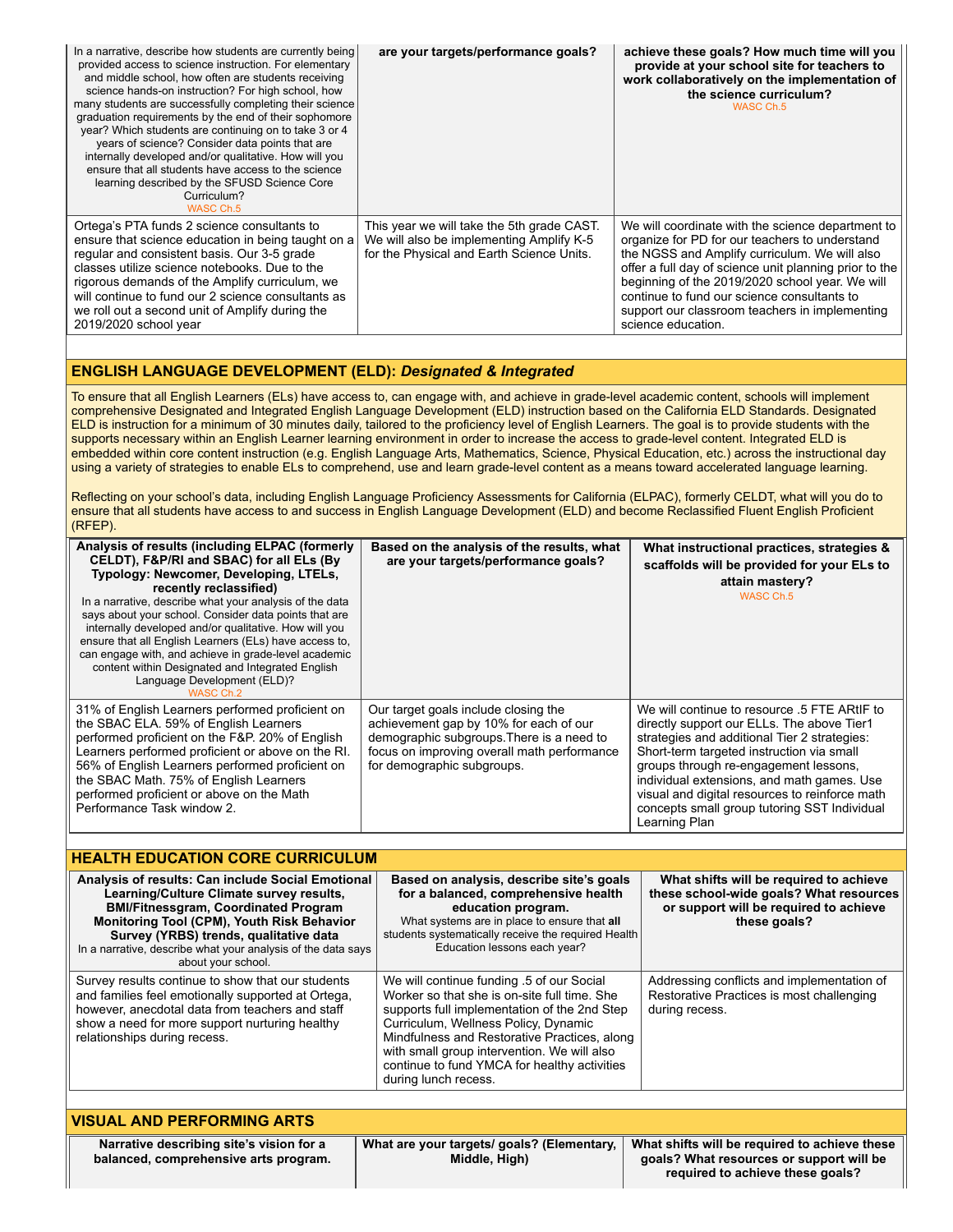| Refer to The Graduate Profile Creativity, Sense of<br>Purpose and Self and Leadership, Empathy,<br>Collaboration and the BSC Examples and Exemplars.                                                                                                                                                                                                                                                                                                                                  | Refer to the VAPA section in the Central Services<br><b>Supports Guide</b>                                                                                                                                                                                                              |                                                                                                                                          |
|---------------------------------------------------------------------------------------------------------------------------------------------------------------------------------------------------------------------------------------------------------------------------------------------------------------------------------------------------------------------------------------------------------------------------------------------------------------------------------------|-----------------------------------------------------------------------------------------------------------------------------------------------------------------------------------------------------------------------------------------------------------------------------------------|------------------------------------------------------------------------------------------------------------------------------------------|
| Ortega continues to value a holistic learning<br>experience for all of our students. To that end, our<br>PTA supports the following programming allowing<br>students to participate in the following visual and<br>performing arts programs: * SFUSD VAPA visual<br>arts lessons 2 days/week * Art Consultant visual<br>arts lessons 3 days/week * SFUSD VAPA<br>Instrumental lessons - 4th/5th grades *SF<br>Symphony AIMS lessons - K-5 *Various Field<br>Trips across grade levels | Our goals are to continue raising funds from<br>our PTA to offer these experiences for our<br>students. The Ortega Leadership team has<br>worked hard to find a balance to both<br>preserve our academic minutes while also<br>offering the most enriching arts experience<br>possible. | We will continue to integrate our arts education<br>into our curricula through field trips and other<br>collaboration whenever possible. |
|                                                                                                                                                                                                                                                                                                                                                                                                                                                                                       |                                                                                                                                                                                                                                                                                         |                                                                                                                                          |
|                                                                                                                                                                                                                                                                                                                                                                                                                                                                                       |                                                                                                                                                                                                                                                                                         |                                                                                                                                          |

## **PHYSICAL EDUCATION**

To ensure that all students have access to, can engage with, and achieve in grade-level academic content, schools will design and implement physical education programs that provide grade level, developmentally age-appropriate, physical education instruction. Students in grades K - 5 must receive 200 minutes of instruction in physical education from a credentialed teacher per every ten-day period. Students in grades 6 - 10 receive 400 minutes of instruction per every ten-day period, unless otherwise exempted.

Reflect on your school's data, including State mandated physical fitness testing and students ePortfolio. Using this data & guided by the table below, develop comprehensive physical education and activity programs for all students.

| Narrative describing site's vision for a<br>balanced, comprehensive Physical<br><b>Education program.</b>                                                                                                                                                                                              | What are your targets/ goals? (Elementary,<br>Middle, High)<br>Refer to the Physical Education section in the Central                                                                                                                  | What shifts will be required to achieve<br>these goals? What resources or support<br>will be required to achieve these goals?        |
|--------------------------------------------------------------------------------------------------------------------------------------------------------------------------------------------------------------------------------------------------------------------------------------------------------|----------------------------------------------------------------------------------------------------------------------------------------------------------------------------------------------------------------------------------------|--------------------------------------------------------------------------------------------------------------------------------------|
| Refer to California Physical Fitness tests<br>(FITNESSGRAM), Students PE ePortfolio, CA                                                                                                                                                                                                                | Services Supports Guide.                                                                                                                                                                                                               |                                                                                                                                      |
| Program Monitoring. Review current PE Master<br>Schedules to ensure all students have access and<br>required minutes are provided.                                                                                                                                                                     | How might students use the new PE ePortfolio to<br>monitor, track and assess their cardiovascular fitness.<br>social emotional well being and over health?                                                                             |                                                                                                                                      |
| Our current master schedule ensures all our<br>students receive the required instructional<br>minutes for physical education. Our master<br>schedule is designed to ensure age-appropriate,<br>developmentally appropriate, and sequential<br>physical education lessons provided for all<br>students. | Currently, we monitor progress of our 4th and 5th<br>graders' physical fitness over the course of the<br>year through the use of "Fitness Folders."<br>Additionally, we monitor our students' progress in<br>partnership with the CDE. | We currently are allocated .6 FTE PE<br>Specialist. We will continue to create PE<br>schedule that allows for all minutes to be met. |

### **OTHER SUBJECT AREAS (Secondary Schools, optional for Elementary)**

As you work through this section of the plan, engage in conversations with department chairs and faculty in subject areas other than Language Arts and mathematics. What is your plan to ensure students have access and success in the academic program?

| <b>Analysis of Results - All Students</b><br>For these departments, data is not collected<br>centrally. Consider data points that are internally<br>developed and/or qualitative.<br>WASC Ch.2 | Based on the analysis of the results, what<br>are your targets/performance goals? | What instructional shifts will be required to<br>achieve these goals? What resources or<br>support will be required to achieve these<br>qoals?<br>WASC Ch.5 |
|------------------------------------------------------------------------------------------------------------------------------------------------------------------------------------------------|-----------------------------------------------------------------------------------|-------------------------------------------------------------------------------------------------------------------------------------------------------------|
|                                                                                                                                                                                                |                                                                                   |                                                                                                                                                             |

# **COLLEGE AND CAREER READINESS**

Describe your site's goals and actions to promote a college and career going culture and to ensure student outcomes are aligned to and support the Graduate Profile and the 10 Big Shifts, as described in Vision 2025.

**High Schools Indicators:** On-Track/Off-Track, SAT/ACT, PSAT, Advanced Placement courses offered/passage rate for underrepresented populations, Career Pathways, internship opportunities, dual/concurrent enrollment, AVID, FAFSA completion, Credit Recovery, etc.

**Middle Schools Indicators:** AVID, High School Readiness, College visits, college and career plans

| Narrative describing college going culture | What are your targets/ goals? | What shifts will be required to achieve |
|--------------------------------------------|-------------------------------|-----------------------------------------|
| (using indicators suggested above)         |                               | these goals?                            |
| WASC Ch.2                                  |                               | WASC Ch.5                               |
|                                            |                               |                                         |

### **Elementary Schools**

**What is your plan for promoting college and career readiness? For PK-5 Schools: What strategies will be used to increase Kindergarten readiness?**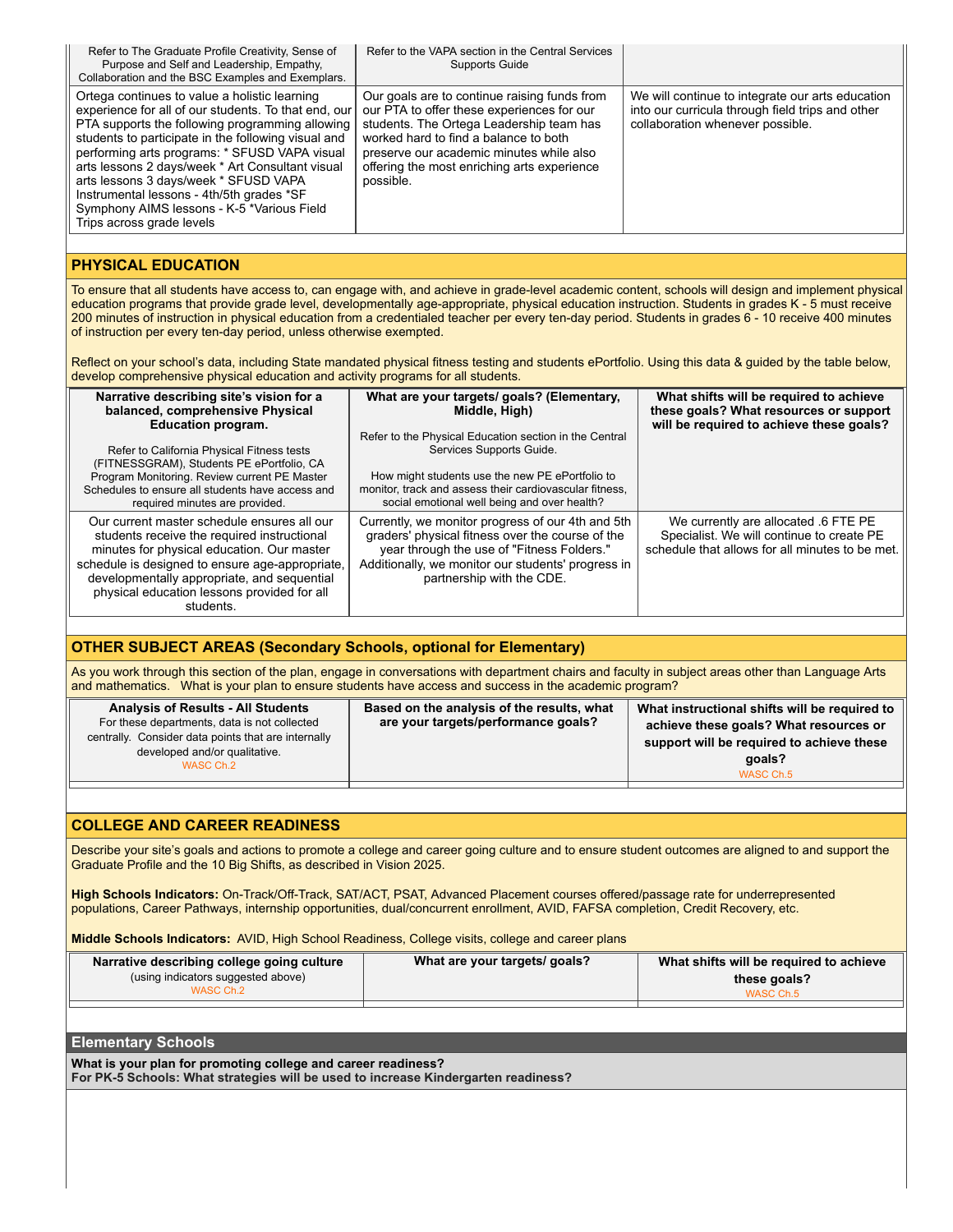JOES will promote college and career readiness by continuing to have up to 20 fifth graders take on leadership roles as student council members. These students will help to sustain a positive school climate by teaching service learning to all students and facilitating classroom circles in primary classrooms. The student council members will also serve on our traffic safety patrol. Fourth and fifth graders also have the opportunity to participate on the kickball and pep squad teams. These students also take a yearly field trip to San Francisco State to learn more about daily college life. Being able to take risks in the classroom and through life experiences also helps to promote lifelong success in students. Our fifth graders take an annual field trip to Aptos and an four-day outdoor science trip to Exploring New Horizons. Pushing students out of their comfort zones, helps them to build character and decreases the fear of risk taking. We want our students to be able to set realistic goals to achieve academic excellence, while being socially aware of the world around them. Through service learning, all students will learn to stand up for causes that compel them to bring about change and help them thrive in the 21st century.

# **Strategies in Action: Schools**

In *Transform Learning. Transform Lives*, the "**Strategies in Action: Schools**" section describes the actions of effective schools. The section is organized in keeping with a framework created by researcher Anthony Bryk, which describes five essential supports found in effective schools: (1) leadership, (2) instructional guidance, (3) professional development, (4) student-centered learning environment, and (5) parent-school-community ties

School teams are encouraged to refer to "**Strategies in Action: Schools**" as you consider plans for the coming school year.

### **LEADERSHIP, INSTRUCTIONAL GUIDANCE & PROFESSIONAL DEVELOPMENT**

Schools with coherent instructional guidance can articulate the what and how their site's instructional program. Student tasks are foundational and assessment plays an integral role in student learning. Teachers are clear as to the steps they will take to differentiate instruction and site leaders create the appropriate conditions to ensure all students reach mastery. As you reflect on your site's current context, what steps, from a leadership perspective, do you need to take to deepen your site's coherence and mastery of the vision. How will you resource these steps? (**consider: IRFs,** coaching, site based instructional rounds, data-driven decision making, lesson design, standards-based grading, district sponsored **professional development, teacher collaboration**)

### **How will you structure site-based and district professional development/learning?**

Ortega will continue to engage in regular cycles of inquiry using the Improvement Science model for professional development. As a site we will be engaging in deep learning about ways in which we will enhance our students' ability to be agents of their learning during structured independent times embedded in Reader's and Writer's Workshop and math, specifically focusing on how our ELLs and African American students are developing this skill. We will be anchoring our learning in the work of Zaretta Hammond, Geneva Gay, Lisa Delpit, and Gloria McKenzie. This will take place during scheduled Reflective Planning and Collaboration time and scheduled lesson observation days that will take place once every trimester. Classroom teachers will have time to unit plan on scheduled release days prior to beginning of following unit of study in both literacy and math. We will utilize staff meetings to maintain our professional learning around matters of equity that shift mindsets including, but not limited to, Discourse 1 & 2, microagressions, and white supremacy culture.

| <b>School-Wide Action Step(s)</b>                                                                                                                                                                                                                                                                                                                                                                                                                                                                                                                                                                                                                                                                                                                                                                                                                                                                                                                                                                                                                                                                                                                                                                                                                                                                                                                   | How will you resource this?                                                                                                                                                                                                                                                                       |
|-----------------------------------------------------------------------------------------------------------------------------------------------------------------------------------------------------------------------------------------------------------------------------------------------------------------------------------------------------------------------------------------------------------------------------------------------------------------------------------------------------------------------------------------------------------------------------------------------------------------------------------------------------------------------------------------------------------------------------------------------------------------------------------------------------------------------------------------------------------------------------------------------------------------------------------------------------------------------------------------------------------------------------------------------------------------------------------------------------------------------------------------------------------------------------------------------------------------------------------------------------------------------------------------------------------------------------------------------------|---------------------------------------------------------------------------------------------------------------------------------------------------------------------------------------------------------------------------------------------------------------------------------------------------|
|                                                                                                                                                                                                                                                                                                                                                                                                                                                                                                                                                                                                                                                                                                                                                                                                                                                                                                                                                                                                                                                                                                                                                                                                                                                                                                                                                     | (Site Budget, Specific Categorical Fund, People, etc.) (Prop A, MTSS<br>Resource Staff Facilitation, Site Funded Sub release, Title I)                                                                                                                                                            |
| Ortega will continue to engage in regular cycles of inquiry using the<br>Improvement Science model for professional development. As a site we will x32, F&P x20, MI x12, ILP x6, Peer Observations in RPaC Teams x20)<br>be engaging in deep learning about ways in which we will enhance our<br>students' ability to be agents of their learning during structured independent direct services to students, will also co-develop learning opportunities for<br>times embedded in Reader's and Writer's Workshop and math, specifically<br>focusing on how our ELLs and African American students are developing<br>this skill. We will be anchoring our learning in the work of Zaretta Hammond, facilitation and ongoing data analysis.<br>Geneva Gay, Lisa Delpit, and Gloria McKenzie. This will take place during<br>scheduled Reflective Planning and Collaboration time and scheduled lesson<br>observation days that will take place once every trimester. Classroom<br>teachers will have time to unit plan on scheduled release days prior to<br>beginning of following unit of study in both literacy and math. We will utilize<br>staff meetings to maintain our professional learning around matters of equity<br>that shift mindsets including, but not limited to, Discourse 1 & 2,<br>microagressions, and white supremacy culture. | This learning will be resourced with Sub Release Days: (unit planning<br>The site will continue to fund 1.5 ARtIF who, in addition to providing<br>teachers and staff as a whole. With the support of supplemental funds<br>through the PITCH initiative, we will employ a .5 IRF to support RPaC |

# **STUDENT-CENTERED LEARNING CLIMATE**

A school environment that is safe and orderly communicates an expectation that all students will achieve social emotional and academic success. In keeping with a Response to Instruction and Intervention (RTI2) model, the school maintains a safe and supportive school environment where all students benefit from multiple tiers of support including research-based academic interventions and Positive Behavioral Interventions and Supports (PBIS).

As you complete the table below, consider what shifts would be necessary to create a positive school and classroom climate in which all students are in classrooms, supported, learning and engaged, in the least restrictive environment?

Consider the following items as they relate to each category:

- **Students with Disabilities/ Promotion of Inclusive Practices**: percentage of students in Special Education school-wide (identified internally) and number of referrals to Special Education (total & for subgroups-AA, EL). Your community is called upon to consider SFUSD's commitment to full inclusion and increased expectations for students with disabilities.
- **Student Engagement/Attendance**: school attendance rates, chronic absenteeism rates
- **School Climate**: suspensions, discipline referrals, middle school and high school dropout rates, high school graduation rates and any indicators from student surveys
- **Social Emotional Learning**: interpersonal and intrapersonal skills including but not limited to growth mindset self-efficacy, self-management, and social awareness
- **Wellness Policy**: nutrition and physical activity expectations according to district Wellness Policy to increase healthy behaviors for all school site students, staff, and families, i.e. student-led project-based learning assignments to impact Tier 1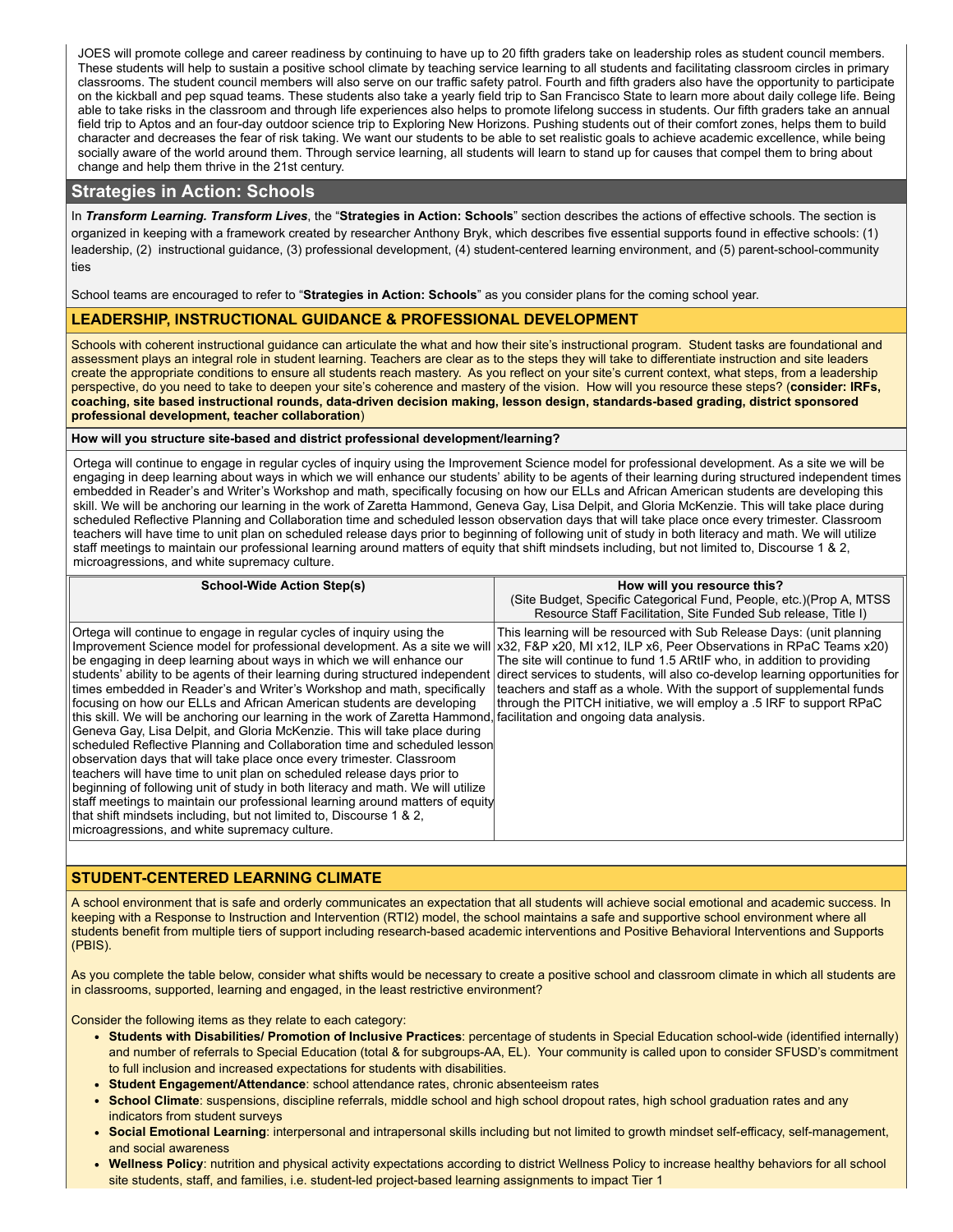| Reflecting on and improving a Student-Centered Learning Climate                                                                                                                                                                           |                                                                                                                                                                                                                             |                                                                                         |                                                                                                                                                                                                                                                                                                                                                                                                                                                                                                                                                                                                                                                                                                                                                                                                                                                                                                                      |
|-------------------------------------------------------------------------------------------------------------------------------------------------------------------------------------------------------------------------------------------|-----------------------------------------------------------------------------------------------------------------------------------------------------------------------------------------------------------------------------|-----------------------------------------------------------------------------------------|----------------------------------------------------------------------------------------------------------------------------------------------------------------------------------------------------------------------------------------------------------------------------------------------------------------------------------------------------------------------------------------------------------------------------------------------------------------------------------------------------------------------------------------------------------------------------------------------------------------------------------------------------------------------------------------------------------------------------------------------------------------------------------------------------------------------------------------------------------------------------------------------------------------------|
| Students with Disabilities/ Promotion of<br><b>Inclusive Practices Assurance of Safety</b><br>through provision of needed physical<br>and mental health services<br>(implementation of care plans,<br>administration of medication, etc.) | <b>Analysis of Data</b><br>All classrooms have a Second Step<br>kit and teach lessons weekly. Office<br>referrals have drastically declined<br>since last year.                                                             | <b>Targets</b>                                                                          | <b>Strategies &amp; Interventions</b><br>Ortega will continue to set high<br>expectations for ALL students and<br>promote growth mindset as a school<br>wide culture. Ortega will continue to<br>use the SST to analyze Tier 1<br>supports and implement Tier 2<br>supports with fidelity prior to<br>considering Tier 3 supports. School<br>Social Worker, RSP Teachers and<br>ARtIFs are all active member of our<br>SST. Ortega uses the push-in/ pull-<br>out services program model and we<br>promote our inclusion model. We aim<br>to maximize our resources for<br>optimum benefit through a master<br>schedule that prioritizes collaboration<br>and PD for all staff. We also use<br>supplemental Tier II curriculum for<br>academics as well as social<br>emotional learning whenever<br>possible. Promote the accessibility of<br>the Wellness Center as a resource<br>for social and emotional support. |
| Identify supports for vulnerable student<br>populations (FYIT, Foster Youth,<br>undocumented youth, LGBTQ)                                                                                                                                | SST, 504 and IEP data, together with Have 1:1 mentors for students<br>data collected by our Social Worker,<br>Classroom Teachers and our RSP<br>Teachers all support our most<br>vulnerable student populations.            |                                                                                         | Our Social Worker and our support<br>school-wide Trauma Informed<br>practices and professional learning<br>for 2018-2019. Will identify and<br>prioritizes students for Mentoring for<br>Success Mentors.                                                                                                                                                                                                                                                                                                                                                                                                                                                                                                                                                                                                                                                                                                            |
| Student Engagement/<br><b>Attendance</b>                                                                                                                                                                                                  | Our attendance has seen a decline<br>in the percentage of chronically<br>truant students this year across<br>whole school, and all our sub<br>groups. Our African American<br>students decreased truancy rates by<br>$3%$ . |                                                                                         | Message to our community the<br>importance of on-time, regular<br>attendance at school. Add<br>attendance expectations to<br>kindergarten and new family letters.<br>Continue to fund the .4 family<br>coordinator position to make daily<br>phone calls and track tardies at the<br>front door of school. Meet regularly<br>with our family coordinator to track<br>attendance data. SFUSD's system of<br>automatically calling families when<br>they have an unexcused absence will<br>help us ensure better attendance<br>oversight and parent communications<br>around tardies. We will continue to<br>support this goal through in-person<br>conversations about attendance and<br>tardies at conferences. SST's and<br>IEP's. Document chronic<br>tardies/absences through the SST.                                                                                                                            |
| <b>School Culture/Climate</b>                                                                                                                                                                                                             | Our school climate is inclusive and<br>we proudly embrace diverse family<br>and cultural backgrounds. There is a<br>collective mindset that helps support<br>our inclusive climate and we<br>celebrate it with regularity.  | We will embrace all members of<br>our community and nurture our<br>inclusive community. | Read alouds, Second Step,<br>Community Circles, are all utilized to<br>promote acceptance, inclusion and<br>diversity. We will take advantage of<br>opportunities to celebrate monthly,<br>various cultures, backgrounds and<br>identities. We will expand Inclusive<br>Schools Week to Inclusive school<br>Year with activities monthly.                                                                                                                                                                                                                                                                                                                                                                                                                                                                                                                                                                            |
| <b>Social Culture/Climate</b>                                                                                                                                                                                                             | We have seen a decline in the<br>number of referrals being submitted<br>into BASIS.                                                                                                                                         | Whole school community                                                                  | School-wide implementation of social<br>emotional curricula including 2nd<br>Step and dynamic mindfulness and<br>community circles will continue to<br>help build empathy and a positive<br>social culture. We will work together<br>with teachers & parents to integrate<br>inclusive practices into everything we<br>do.                                                                                                                                                                                                                                                                                                                                                                                                                                                                                                                                                                                           |
| <b>Wellness Policy</b>                                                                                                                                                                                                                    |                                                                                                                                                                                                                             | Whole school community                                                                  |                                                                                                                                                                                                                                                                                                                                                                                                                                                                                                                                                                                                                                                                                                                                                                                                                                                                                                                      |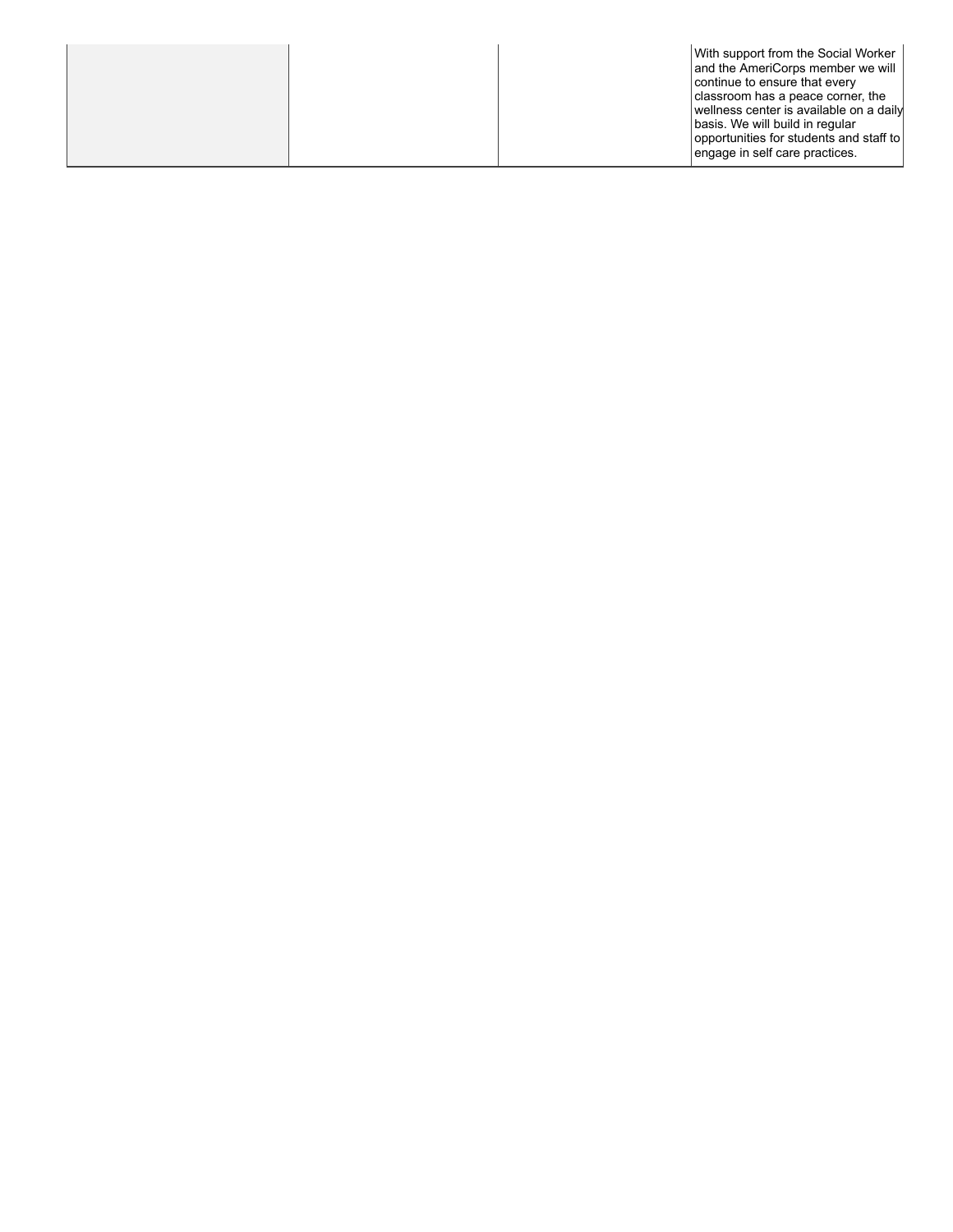# **PARENT-SCHOOL-COMMUNITY TIES: A Community Schools Approach**

# **Family Partnerships:** *The child's first and most influential teacher is the family.*

Refer to your data: Culture & Climate surveys, site specific surveys, participation in school community meetings or advisory committee meetings, and participation in family-teacher conferences.

| Based on your data choose at least one of the following <b>SFUSD</b><br><b>Standards to work on.</b>                                                                                                                                  | Choose at least one of the following focal populations                                                                       |
|---------------------------------------------------------------------------------------------------------------------------------------------------------------------------------------------------------------------------------------|------------------------------------------------------------------------------------------------------------------------------|
| ■ Supporting Strong Relationships/Facilitating Two-Way Conversation<br>Linked to student learning<br>Valuing diversity/speaking up for every student<br>Sharing power & decision making<br>Connecting families to community resources | African American families<br><b>Families of English Learners</b><br><b>SPED</b><br>Foster Youth<br><b>Homeless</b><br>Other: |

# What actions will you take to deepen the capacity of school staff to authentically partner with families? What actions will you take to offer **opportunities for families to deepen their capacity as partners:**

Parent/Teacher conferences, Back 2 School Night, PTA and AAPAC meetings, regular school sponsored evening/weekend events, involving parents in the Student Success Team, parent/principal chat on a monthly basis, weekly memos (email and paper copy), volunteer opportunities, organizing opportunities to bring affinity groups together

**How will you measure your impact? Measures can include:** Culture & Climate Surveys, Academic Data, Attendance

Culture & Climate Surveys, Academic Data, Attendance

# **Community Partnerships**

What academic and/or social-emotional needs can community partners help your school site address that align with and support your BSC **goals?**

 $\Box$ 

### Academic Support

- Behavioral Health & Wellness
- College & Career
- Expanded Learning/After-School Physical Activity/Recreation
- Restorative Practices, Violence Prevention, etc. **NAPA or Literary Arts**
- Youth Leadership/Youth Development ■ Parent/Family Support or Partnership
- Other:

School to CTE

### **List 1-3 current or potential community partner(s) who are address these needs.**

YMCA, IT Bookman, Safe and Sound, Hospice By The Bay, Josie's Place,

### **What are your specific goals or objectives for these partnership?**

Provide a comprehensive after after school program for students. Provide social emotional support to students who have experienced loss. Provide safety awareness to students.

### **What actions will you take to deepen your school's partnership with community organizations?**

Continue collaboration and communication

### **How will you measure the impact? (Quantitative and/or qualitative data)**

Student attendance, evaluations, parent/student conferences, academic progress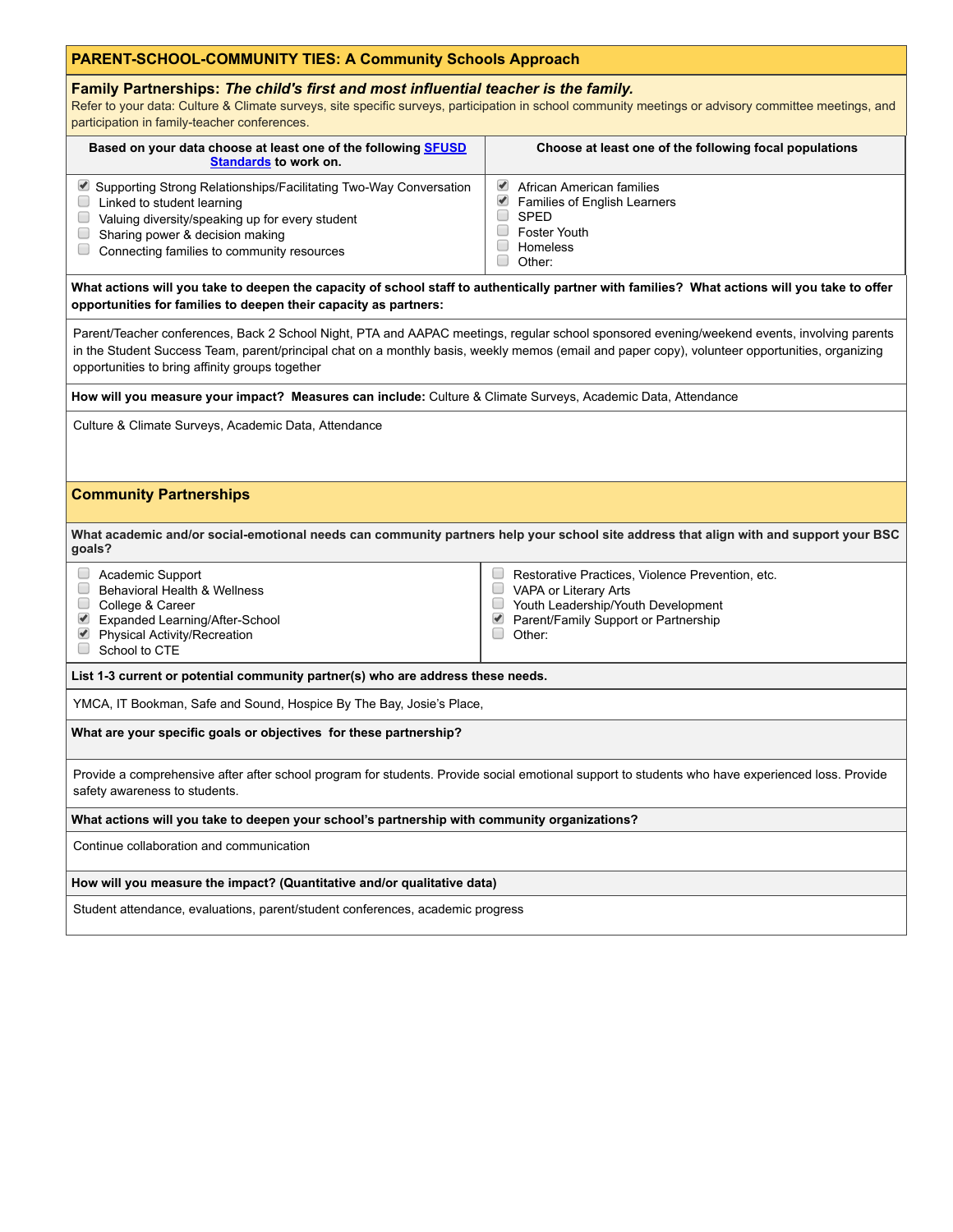# **SECTION IV: School Budget & Resource Priorities**

### **Weighted Student Resources in WSF and Other LCFF-Funded Allocations**

In the fields below, list the amount of funds you received and describe how you plan to use these funds to increase and improve services to specific student groups.

### **Special Education Weighted Student Formula** (WSF-SpEd)

# **Allocation** = \$1,750

#### To provide instructional guidance in the form instructional supplies.

#### **Select the Bryk Essential that most aligns to the use of these funds:**

- Instructional Guidance *(LCAP Priorities: Implement Standards, Pupil Achievement, Course Access)*
- Professional Capacity *(LCAP Priorities: Basic)*
- Student-Centered Learning Climate *(LCAP Priorities: Pupil Engagement, School Climate, Other Outcomes)*
- Parent-School-Community Ties *(LCAP Priorities: Parental Involvement)*

# **Supplemental Concentration Grant-English Learner (SCG-EL)** 07091

# **Allocation** = \$66,094

How will your site use SCG-EL resources to increase and improve services for English Learners? Why is that the best use?

This resources will be used to fund .5 FTE of our ARtIF in direct support of our ELs. The remainder will be allocated for teacher professional development through release days to engage in lesson study cycles.

#### **Select the Bryk Essential that most aligns to the use of these funds:**

- Instructional Guidance *(LCAP Priorities: Implement Standards, Pupil Achievement, Course Access)*
- Professional Capacity *(LCAP Priorities: Basic)*
- Student-Centered Learning Climate *(LCAP Priorities: Pupil Engagement, School Climate, Other Outcomes)*
- Parent-School-Community Ties *(LCAP Priorities: Parental Involvement)*

#### **Supplemental Concentration Grant - Low Income (SCG-LI)** 07090

# **Allocation** = \$0

How will your site use SCG-LI resources to increase and improve services for low income students? Why is that the best use?

#### **Select the Bryk Essential that most aligns to the use of these funds:**

- Instructional Guidance *(LCAP Priorities: Implement Standards, Pupil Achievement, Course Access)*
- Professional Capacity *(LCAP Priorities: Basic)*
- Student-Centered Learning Climate *(LCAP Priorities: Pupil Engagement, School Climate, Other Outcomes)*
- Parent-School-Community Ties *(LCAP Priorities: Parental Involvement)*

### **LCFF Concentration Grant (SCG-C)** 07092

# **Allocation** = \$28,000

If your school site receives a Concentration allocation, how will these additional resources be used to increase and improve services for these (EL/LI) *populations? Why is that the best use?*

This resource will be used to provide release days for grade level teams to plan for Units of Study in Literacy and Math. A Portion of the allocation will also be made available for professional development through attendance at conferences. The remainder will be used for extended hours for instructional aides to provide translation (Spanish and Chinese) for our greater community.

#### **Select the Bryk Essential that most aligns to the use of these funds:**

- Instructional Guidance *(LCAP Priorities: Implement Standards, Pupil Achievement, Course Access)*
- Professional Capacity *(LCAP Priorities: Basic)*
- Student-Centered Learning Climate *(LCAP Priorities: Pupil Engagement, School Climate, Other Outcomes)*
- Parent-School-Community Ties *(LCAP Priorities: Parental Involvement)*

### **Targeted Instruction Improvement Grant (TIIBG)** 07940

# **Allocation** = \$58,992

If your school site receives a TIIG allocation, how will these additional resources be used to increase and improve services for these populations? *Why is that the best use?*

These resources will be used to fund .5 FTE of our ARtIF. The remainder will be allocated for teacher professional development through consultancy partnerships.

#### **Select the Bryk Essential that most aligns to the use of these funds:**

- Instructional Guidance *(LCAP Priorities: Implement Standards, Pupil Achievement, Course Access)*
- Professional Capacity *(LCAP Priorities: Basic)*
- Student-Centered Learning Climate *(LCAP Priorities: Pupil Engagement, School Climate, Other Outcomes)*
- Parent-School-Community Ties *(LCAP Priorities: Parental Involvement)*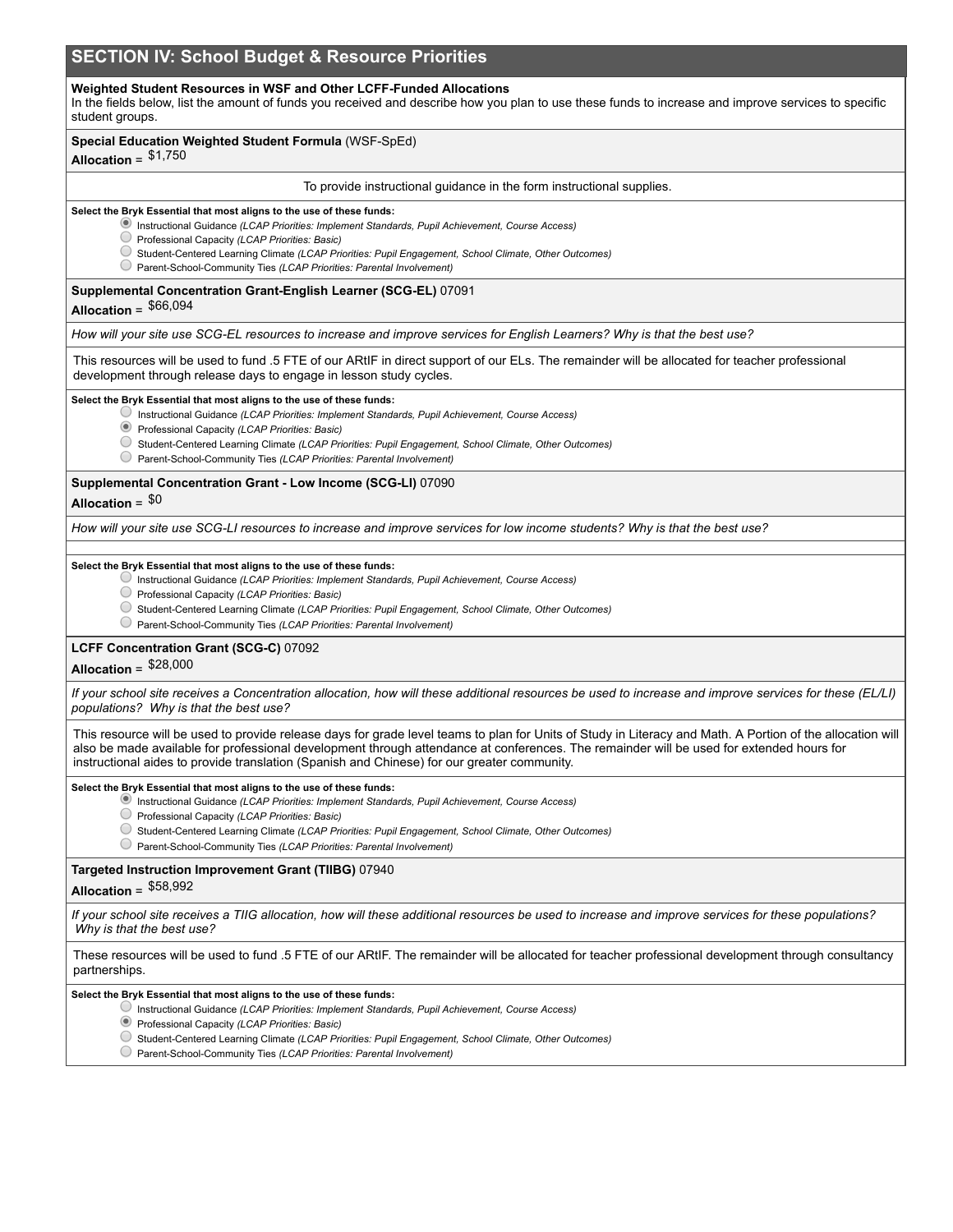# **CATEGORIAL EXPENSES**

In the fields below, list the amount of funds you received and describe how you plan to use these funds to support your work related to either district priorities or school initiatives.

**Title**  $I =$   $$0$ 

*How do you plan to use these funds?*

#### **Select the Bryk Essential that most aligns to the use of these funds:**

Instructional Guidance *(LCAP Priorities: Implement Standards, Pupil Achievement, Course Access)*

 $(31500)$ 

- Professional Capacity *(LCAP Priorities: Basic)*
- Student-Centered Learning Climate *(LCAP Priorities: Pupil Engagement, School Climate, Other Outcomes)*
- Parent-School-Community Ties *(LCAP Priorities: Parental Involvement)*

# **1% Title I Parent Set Aside** = \$0

For Title I schools, describe how the school involves parents in an organized, ongoing, and timely way in the planning, review, and improvement of its Title I programs and Parent Involvement Policy. Please ensure that you attach the Parent Involvement Policy's full text when you upload your **BSC to SharePoint**.

**Date** your school's **Parent Involvement Policy** was reviewed by your School Site Council: 4/4/2019

#### **Select the Bryk Essential that most aligns to the use of these funds:**

Parent-School-Community Ties *(LCAP Priorities: Parental Involvement)*

# **Impact & Innovation Awards** = \$0

*Referencing your plan, how do you plan to use these funds?*

#### **Select the Bryk Essential that most aligns to the use of these funds:**

- Instructional Guidance *(LCAP Priorities: Implement Standards, Pupil Achievement, Course Access)*
- Professional Capacity *(LCAP Priorities: Basic)*
- Student-Centered Learning Climate *(LCAP Priorities: Pupil Engagement, School Climate, Other Outcomes)*
- Parent-School-Community Ties *(LCAP Priorities: Parental Involvement)*

### **Principal's Innovation Fund** =

\$0 *(For Middle Schools and PK-8 Schools as applicable)*

#### *How do you plan to use these funds?*

#### **Select the Bryk Essential that most aligns to the use of these funds:**

- Instructional Guidance *(LCAP Priorities: Implement Standards, Pupil Achievement, Course Access)*
- Professional Capacity *(LCAP Priorities: Basic)*
- Student-Centered Learning Climate *(LCAP Priorities: Pupil Engagement, School Climate, Other Outcomes)*
- Parent-School-Community Ties *(LCAP Priorities: Parental Involvement)*

# **Equity Grant** = \$0

### *Identify Sub-group & specific actions*

#### **Select the Bryk Essential that most aligns to the use of these funds:**

- Instructional Guidance *(LCAP Priorities: Implement Standards, Pupil Achievement, Course Access)*
- Professional Capacity *(LCAP Priorities: Basic)*
- Student-Centered Learning Climate *(LCAP Priorities: Pupil Engagement, School Climate, Other Outcomes)*
- Parent-School-Community Ties *(LCAP Priorities: Parental Involvement)*

# **Other (PTA, external sources, School Quality Pairing/CoP work)** = \$150,000

*How do you plan to use these funds to support your school-wide acons? (Limit: 250 words)*

These funds are used to provide additional instructional supplies for each classroom teacher, our art consultant, science consultants, field trips, recess support, family coordinator and supplemental computer based program licenses.

#### **Select the Bryk Essential that most aligns to the use of these funds:**

- Instructional Guidance *(LCAP Priorities: Implement Standards, Pupil Achievement, Course Access)*
- Professional Capacity *(LCAP Priorities: Basic)*
- Student-Centered Learning Climate *(LCAP Priorities: Pupil Engagement, School Climate, Other Outcomes)*
- Parent-School-Community Ties *(LCAP Priorities: Parental Involvement)*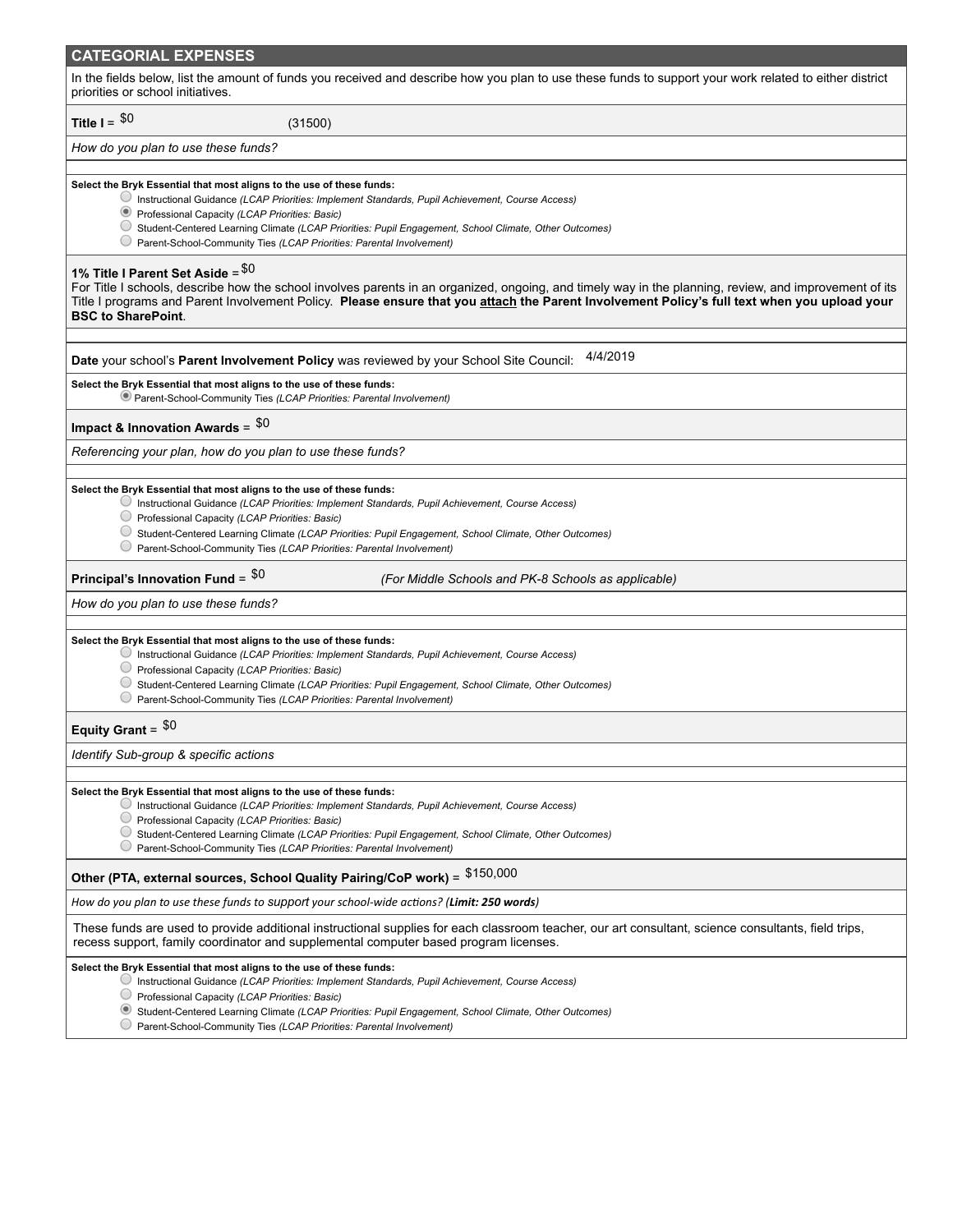# **CENTRAL SUPPORTS & RESOURCES**

In addition to the resources included in your site budget, you were also provided a list of the centrally funded, site-based resources that your school will receive. Please identify each support, the intended role as prescribed by the Central Office and two to three high leverage strategies that will be accomplished because of these supports and resources here:

**NOTE**: If the district provides .75 and you supplement .25 for a full FTE of 1.0, below you would enter ".75"

| Counselor:                                                                                                                                                                                                         | <b>Social Worker:</b>  | Nurse:                           | <b>Family Liaison:</b> |
|--------------------------------------------------------------------------------------------------------------------------------------------------------------------------------------------------------------------|------------------------|----------------------------------|------------------------|
|                                                                                                                                                                                                                    | .5                     | 0                                | υ                      |
| <b>Wellness Coordinator:</b>                                                                                                                                                                                       | <b>CHOW:</b>           | <b>Elementary Advisor:</b>       | $T10$ :                |
|                                                                                                                                                                                                                    |                        | O                                |                        |
| <b>IRF:</b>                                                                                                                                                                                                        | <b>Literacy Coach:</b> | <b>Academic Rtl Facilitator:</b> | <b>Hard To Staff:</b>  |
|                                                                                                                                                                                                                    | υ                      | O                                | υ                      |
| Other:                                                                                                                                                                                                             | Other:                 | Other:                           | Other:                 |
|                                                                                                                                                                                                                    |                        |                                  |                        |
| Describe 1-2 specific strategies and actions that each MTSS resource will pursue over the 2018-19 school year that you believe will<br>accelerate the improvement of your school's targeted groups/focal students. |                        |                                  |                        |

Maintain our wellness policy, coordinate SAP meetings and case manage our ILPs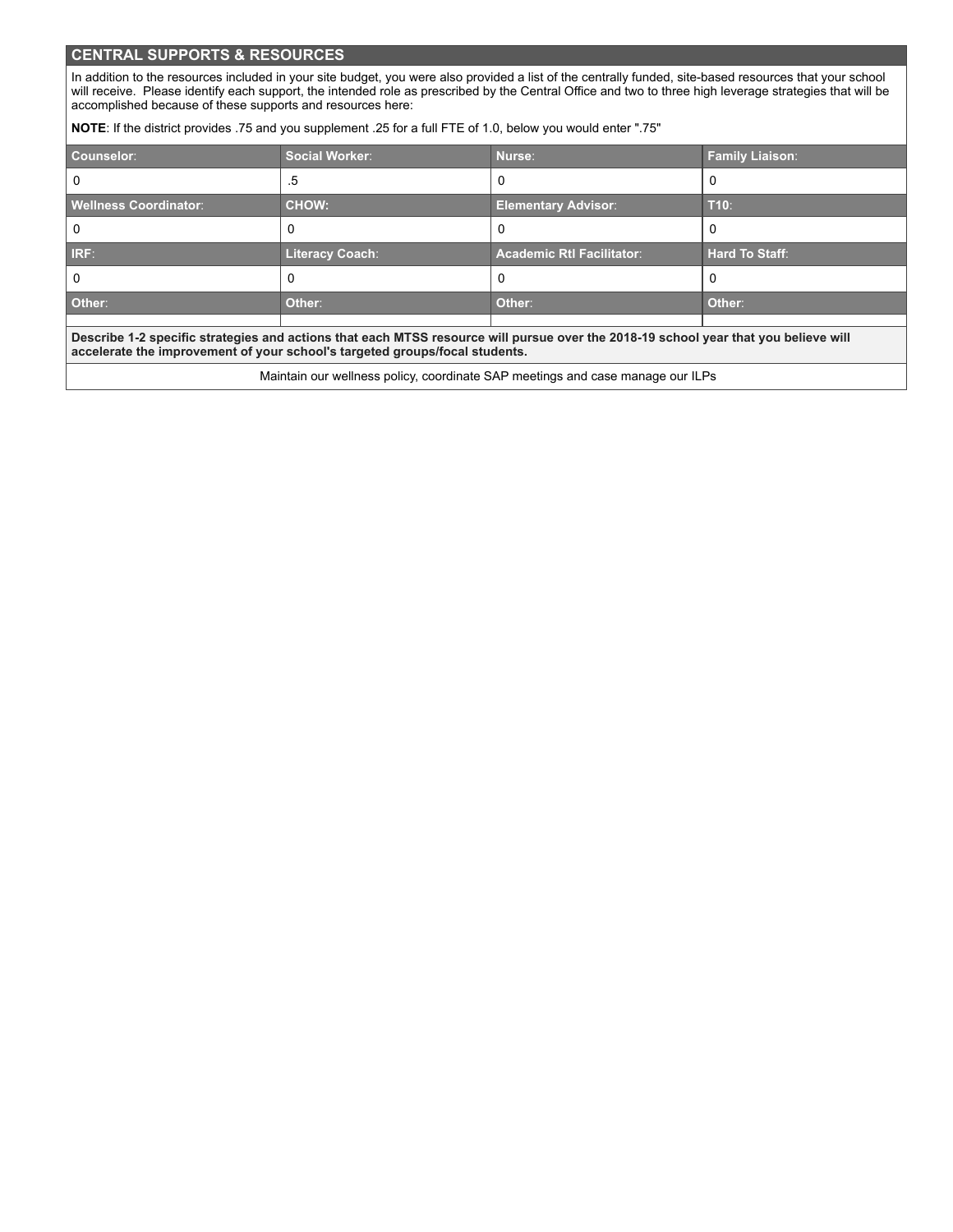|                                 | <b>SECTION V: Recommendations and Assurances</b>                                                                                                                                                                                                                                                                                      |
|---------------------------------|---------------------------------------------------------------------------------------------------------------------------------------------------------------------------------------------------------------------------------------------------------------------------------------------------------------------------------------|
|                                 | Please print these final two pages of your BSC/SPSA. Be sure that the principal has reviewed, checked, and initialed each assurance and that the<br>principal and SSC president have signed the assurances page, and that all SSC members, along with their role & title, are listed in the roster.                                   |
|                                 | The School Site Council has voted on this school plan and its related expenditures and passes it on to the district governing board for approval,<br>assuring the board of the following:                                                                                                                                             |
| $\blacktriangleright$           | The SSC is correctly constituted, and was formed in accordance with district governing board policy and state law.                                                                                                                                                                                                                    |
| $\blacktriangledown$            | The SSC reviewed its responsibilities under state law and district governing board policies, including those board policies relating to material<br>changes in the school plan requiring board approval.                                                                                                                              |
| $\overline{\blacktriangledown}$ | The SSC sought and considered all recommendations from the following groups or committees before adopting this plan:                                                                                                                                                                                                                  |
|                                 | English Learner Advisory Committee (ELAC)                                                                                                                                                                                                                                                                                             |
|                                 | $\Box$ Community Advisory Committee for Special Education Programs                                                                                                                                                                                                                                                                    |
|                                 | $\Box$ Other (list)                                                                                                                                                                                                                                                                                                                   |
| $\bullet$                       | The SSC reviewed the content requirements for school plans of programs included in this Balanced Scorecard/Single Plan for Student<br>Achievement and believes all such content requirements have been met, including those found in district governing board policies, SFUSD's<br>strategic plan, and in the Local Improvement Plan. |
| $\blacktriangledown$            | This school plan is based upon a thorough analysis of student academic performance. The actions proposed herein form a sound,<br>comprehensive, coordinated plan to reach stated school goals to improve student academic performance.                                                                                                |
| $\bullet$                       | The school held two (2) community meetings prior to the completion of the school site plan.<br>1. One meeting to gather input from the school community including all advisory committees.<br>2. One meeting to present plan upon its completion before March 23, 2018.                                                               |
| $\blacktriangledown$            | The SSC reviewed the impact of the school's categorical programs and made alterations to these investments on the basis of student<br>achievement data. This review was conducted on: 2/12/2019                                                                                                                                       |
| $\Box$                          | For Title I School-Wide Program Schools ONLY: Based on our comprehensive review of school data and program goals, our SSC elects to<br>have our site continue as School-Wide Program.                                                                                                                                                 |
| $\blacktriangledown$            | Our site has a process and budget for replacing lost or damaged textbooks as well as a process for managing textbooks to ensure that each<br>student has standards-aligned textbooks or other required instructional materials to use in class or to use at home in order to complete<br>required homework assignments.               |
| $\bullet$                       | Our site uses an IEP Master Calendar to ensure compliance with Special Education timelines.                                                                                                                                                                                                                                           |
| $\blacktriangleright$           | This school plan was adopted by the SSC on: 4/4/2019                                                                                                                                                                                                                                                                                  |